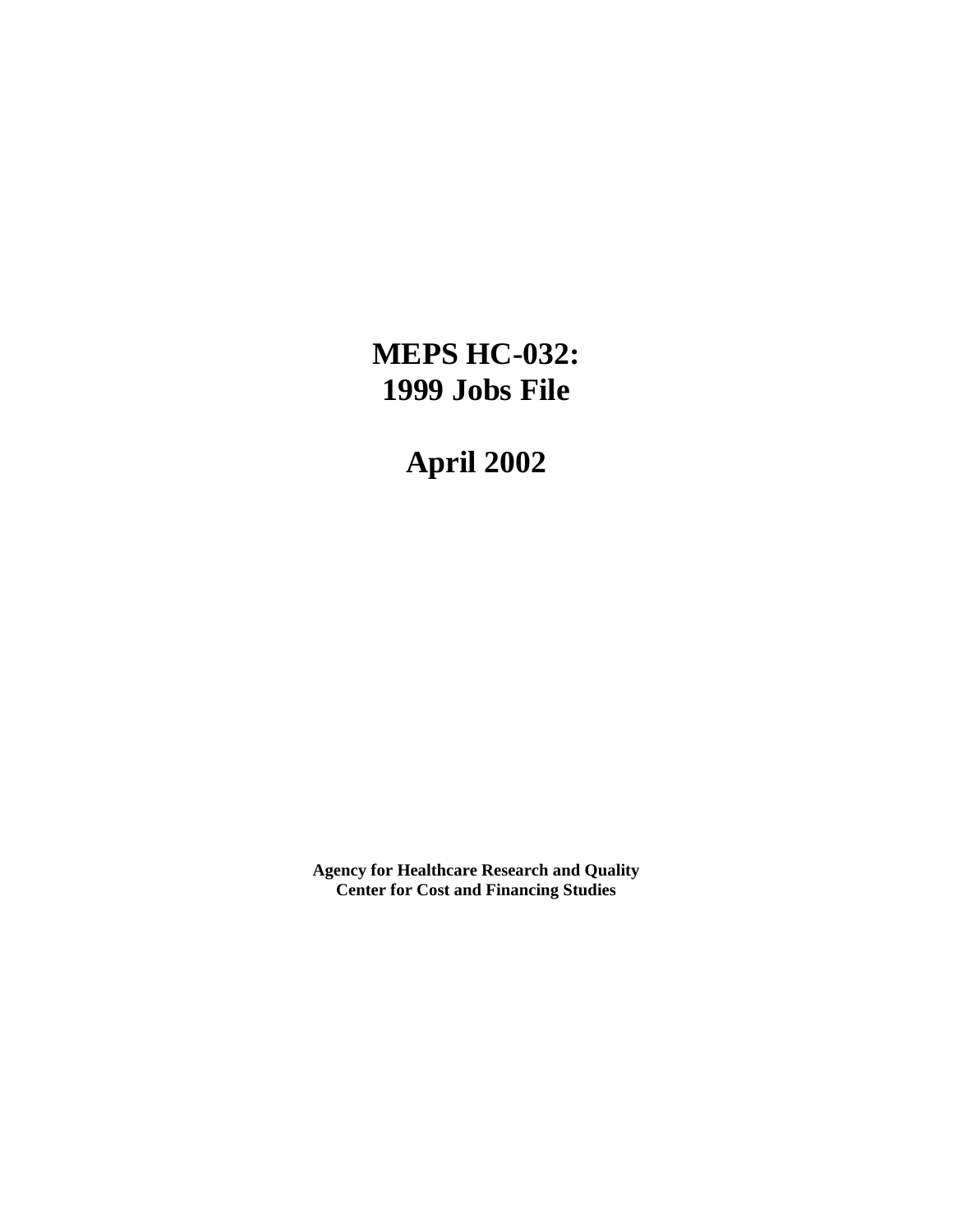### **TABLE OF CONTENTS**

| A             |     |     |  | $A-1$  |  |  |  |
|---------------|-----|-----|--|--------|--|--|--|
| <sub>R</sub>  |     |     |  |        |  |  |  |
|               | 1.0 |     |  | $B-2$  |  |  |  |
|               | 2.0 |     |  | $B-2$  |  |  |  |
|               | 3.0 |     |  | $B-2$  |  |  |  |
|               | 4.0 |     |  |        |  |  |  |
| $\mathcal{C}$ |     |     |  |        |  |  |  |
|               | 1.0 |     |  |        |  |  |  |
|               | 2.0 |     |  |        |  |  |  |
|               |     | 2.1 |  | $C-4$  |  |  |  |
|               |     | 2.2 |  | $C-5$  |  |  |  |
|               |     | 2.3 |  | $C-5$  |  |  |  |
|               |     | 2.4 |  | $C-5$  |  |  |  |
| D             |     |     |  | $D-1$  |  |  |  |
|               |     |     |  | $A1-1$ |  |  |  |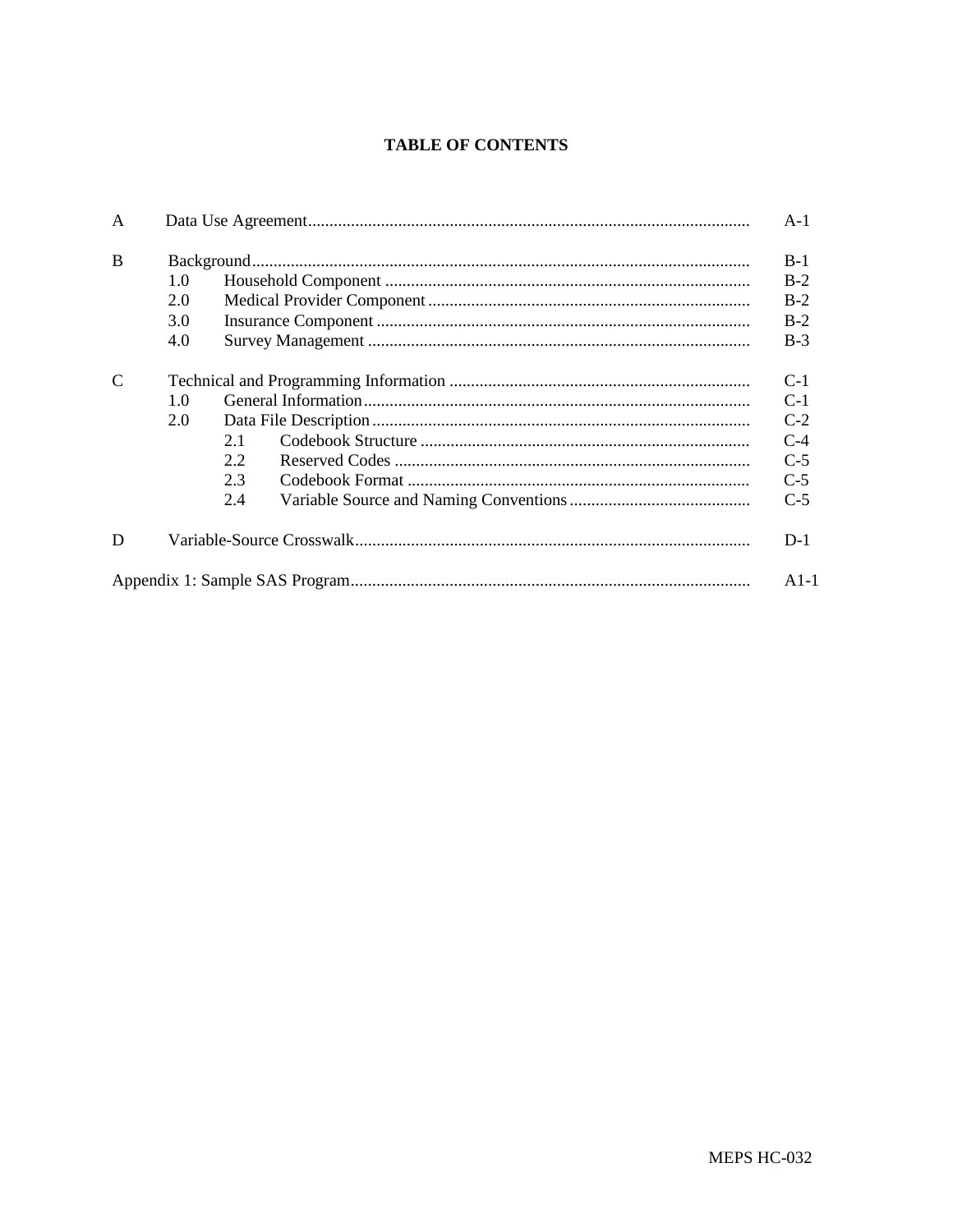#### **A. DATA USE AGREEMENT**

Individual identifiers have been removed from the micro-data contained in the files that are part of this Public Use Release. Nevertheless, under sections 308 (d) and 903 (c) of the Public Health Service Act (42 U.S.C. 242m and 42 U.S.C. 299 a-1), data collected by the Agency for Healthcare Research and Quality (AHRQ) and/or the National Center for Health Statistics (NCHS) may not be used for any purpose other than for the purpose for which they were supplied; any effort to determine the identity of any reported cases is prohibited by law.

Therefore in accordance with the above referenced Federal Statute, it is understood that:

- 1. No one is to use the data in this data set in any way except for statistical reporting and analysis; and
- 2. If the identity of any person or establishment should be discovered inadvertently, then (a) no use will be made of this knowledge, (b) the Director Office of Management AHRQ will be advised of this incident, (c) the information that would identify any individual or establishment will be safeguarded or destroyed, as requested by AHRQ, and (d) no one else will be informed of the discovered identity; and
- 3. No one will attempt to link this data set with individually identifiable records from any data sets other than the Medical Expenditure Panel Survey or the National Health Interview Survey.

By using this data you signify your agreement to comply with the above stated statutorily based requirements with the knowledge that deliberately making a false statement in any matter within the jurisdiction of any department or agency of the Federal Government violates 18 U.S.C. 1001 and is punishable by a fine of up to \$10,000 or up to 5 years in prison.

The Agency for Healthcare Research and Quality requests that users cite AHRQ and the Medical Expenditure Panel Survey as the data source in any publications or research based upon these data.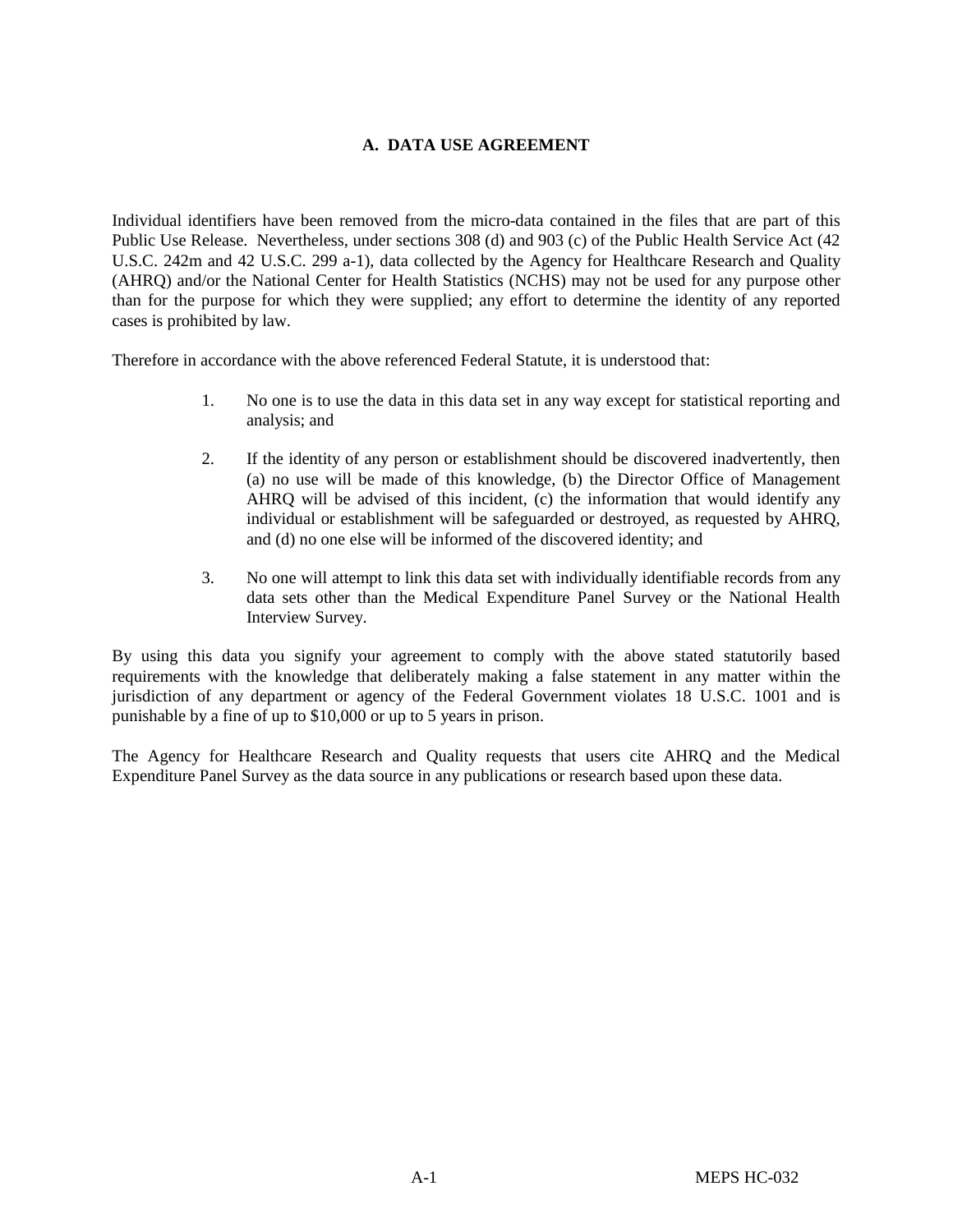#### **B. BACKGROUND**

The Medical Expenditure Panel Survey (MEPS) provides nationally representative estimates of health care use, expenditures, sources of payment, and insurance coverage for the U.S. civilian non-institutionalized population. MEPS is cosponsored by the Agency for Healthcare Research and Quality (AHRQ) and the National Center for Health Statistics (NCHS).

MEPS is a family of three surveys. The Household Component (HC) is the core survey and forms the basis for the Medical Provider Component (MPC) and part of the Insurance Component (IC). Together these surveys yield comprehensive data that provide national estimates of the level and distribution of health care use and expenditures, support health services research, and can be used to assess health care policy implications.

MEPS is the third in a series of national probability surveys conducted by AHRQ on the financing and use of medical care in the United States. The National Medical Care Expenditure Survey (NMCES, also known as NMES-1) was conducted in 1977 and the National Medical Expenditure Survey (NMES-2) in 1987. Since 1996, MEPS continues this series with design enhancements and efficiencies that provide a more current data resource to capture the changing dynamics of the health care delivery and insurance system.

The design efficiencies incorporated into MEPS are in accordance with the Department of Health and Human Services (DHHS) Survey Integration Plan of June 1995, which focused on consolidating DHHS surveys, achieving cost efficiencies, reducing respondent burden, and enhancing analytical capacities. To advance these goals, MEPS includes linkage with the National Health Interview Survey (NHIS) - a survey conducted by NCHS from which the sample for the MEPS HC is drawn - and enhanced longitudinal data collection for core survey components. The MEPS HC augments NHIS by selecting a sample of NHIS respondents, collecting additional data on their health care expenditures, and linking these data with additional information collected from the respondents' medical providers, employers, and insurance providers.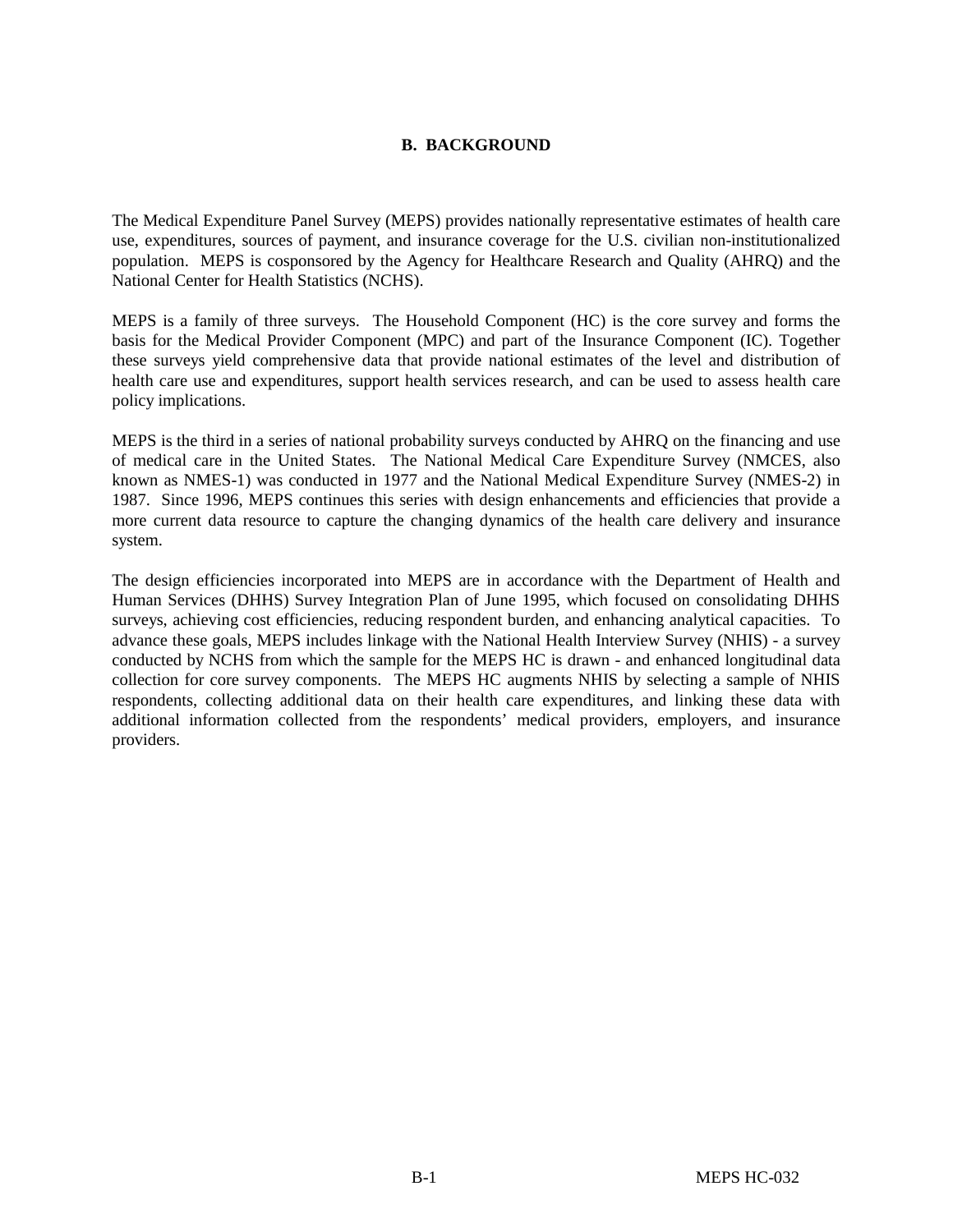#### **1.0 Household Component**

The MEPS HC, a nationally representative survey of the U.S. civilian non-institutionalized population, collects medical expenditure data at both the person and household levels. The HC collects detailed data on demographic characteristics, health conditions, health status, use of medical care services, charges and payments, access to care, satisfaction with care, health insurance coverage, income, and employment.

The HC uses an overlapping panel design in which data are collected through a preliminary contact followed by a series of five rounds of interviews over a 2 ½-year period. Using computer-assisted personal interviewing (CAPI) technology, data on medical expenditures and use for 2 calendar years are collected from each household. This series of data collection rounds is launched each subsequent year on a new sample of households to provide overlapping panels of survey data and, when combined with other ongoing panels, will provide continuous and current estimates of health care expenditures.

The sampling frame for the MEPS HC is drawn from respondents to NHIS. NHIS provides a nationally representative sample of the U.S. civilian non-institutionalized population, with oversampling of Hispanics and blacks.

#### **2.0 Medical Provider Component**

The MEPS MPC supplements and/or replaces information on medical care events reported in the MEPS HC by contacting medical providers and pharmacies identified by household respondents. The MPC sample includes all home health agencies and pharmacies reported by HC respondents. Office-based physicians, hospitals, and hospital physicians are also included in the MPC but may be subsampled at various rates, depending on burden and resources, in certain years.

Data are collected on medical and financial characteristics of medical and pharmacy events reported by HC respondents. The MPC is conducted through telephone interviews and record abstraction.

#### **3.0 Insurance Component**

The MEPS IC collects data on health insurance plans obtained through private and public-sectoremployers. Data obtained in the IC include the number and types of private insurance plans offered, benefits associated with these plans, premiums, contributions by employers and employees, eligibility requirements, and employer characteristics.

Establishments participating in the MEPS IC are selected through three sampling frames:

- $\blacksquare$  A list of employers or other insurance providers identified by MEPS HC respondents who report having private health insurance at the Round 1 interview.
- $\blacksquare$ A Bureau of the Census list frame of private sector business establishments.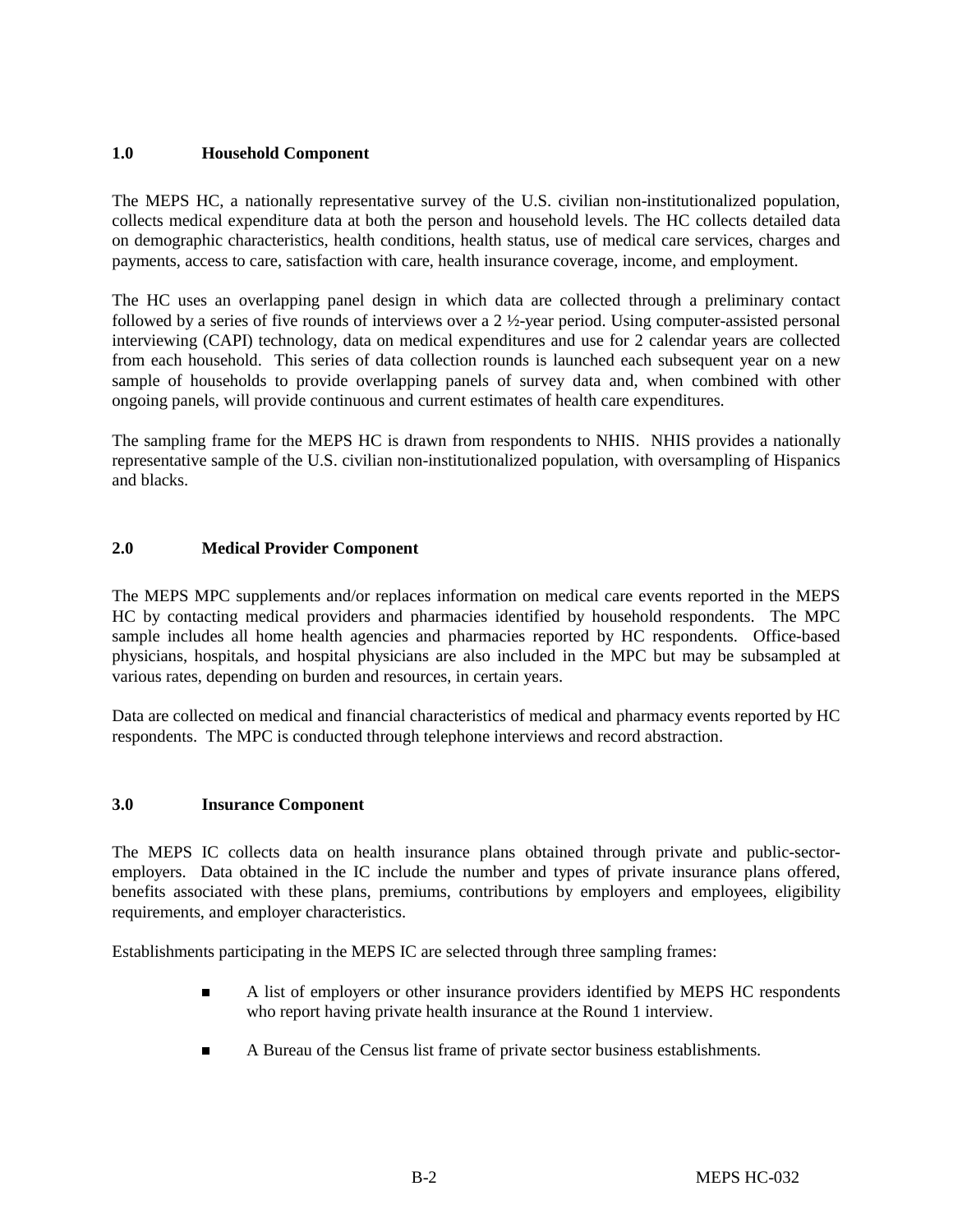$\blacksquare$ The Census of Governments from Bureau of the Census.

To provide an integrated picture of health insurance, data collected from the first sampling frame (employers and insurance providers identified by MEPS HC respondents) are linked back to data provided by those respondents. Data from the two Census Bureau sampling frames are used to produce annual national and State estimates of the supply and cost of private health insurance available to American workers and to evaluate policy issues pertaining to health insurance. National estimates of employer contributions to group insurance from the MEPS IC are used in the computation of Gross Domestic Product (GDP) by the Bureau of Economic Analysis.

The MEPS IC is an annual survey. Data are collected from the selected organizations through a prescreening telephone interview, a mailed questionnaire, and a telephone followup for nonrespondents.

#### **4.0 Survey Management**

MEPS data are collected under the authority of the Public Health Service Act. They are edited and published in accordance with the confidentiality provisions of this act and the Privacy Act. NCHS provides consultation and technical assistance.

As soon as data collection and editing are completed, the MEPS survey data are released to the public in staged releases of summary reports, microdata files and compendiums of tables. Data are released through MEPSnet, an online interactive tool developed to give users the ability to statistically analyze MEPS data in real time. Summary reports and compendiums of tables are released as printed documents and electronic files. Microdata files are released on CD-ROM and/or electronic files.

Printed documents and selected public use file data on CD-ROMs are available through the AHRQ Publications Clearinghouse. Write or call:

> AHRQ Publications Clearinghouse Attn: (publication number) P.O. Box 8547 Silver Spring, MD 20907 800-358-9295 410-381-3150 (callers outside the United States only) 888-586-6340 (toll-free TDD service; hearing impaired only)

Be sure to specify the AHRQ number of the document or CD-ROM you are requesting.

Selected electronic files are available through the Internet on the MEPS Web site: http://www.meps.ahrq.gov.

Additional information on MEPS is available from the MEPS project manager or the MEPS public use data manager at the Center for Cost and Financing Studies, Agency for Healthcare Research and Quality.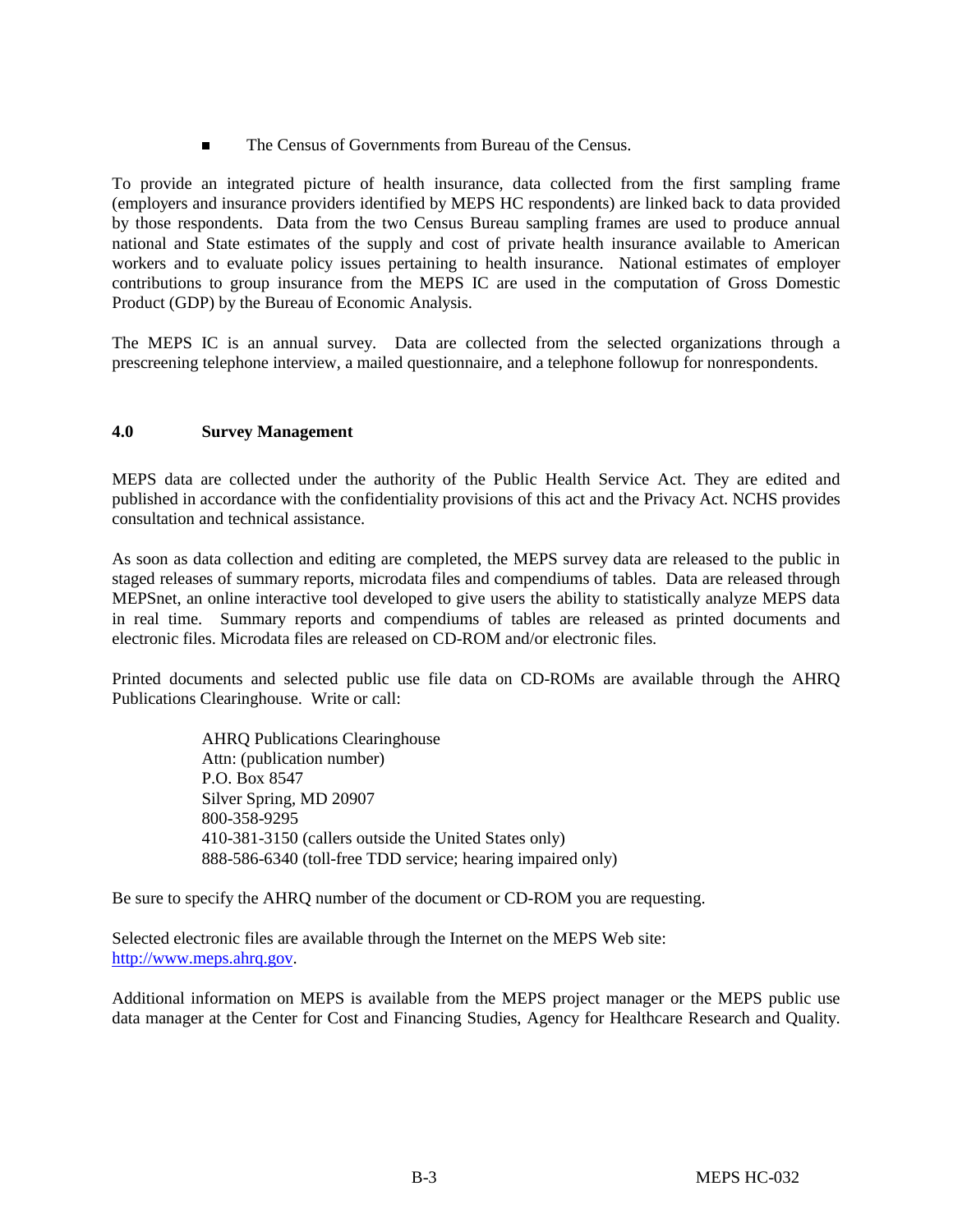#### **C. TECHNICAL AND PROGRAMMING INFORMATION**

Section C of this document offers a brief overview of the data provided in MEPS public use release HC-032, as well as the content and structure of the codebook, reserved code values and variable naming conventions. It is followed by Section D containing the Variable-Source Crosswalk, and Appendix 1 containing sample SAS program code. A copy of the survey instrument used to collect the information on this file is available on the MEPS web site: http://www.meps.ahrq.gov.

#### **1.0 General Information**

The Jobs file provided in this release, MEPS-HC-032, contains job-level information collected in Rounds 2-5 for the third Panel and Rounds 1-3 for the fourth Panel of the 1999 Medical Expenditure Panel Survey (i.e., the rounds for the MEPS panels covering calendar year 1999), as illustrated below.



#### **MEDICAL EXPENDITURE PANEL SURVEY CALENDAR 1998 THROUGH 1999**

A Full Year Jobs file contains jobs records from two panels. In order to obtain complete job information for a job, users must note the round in which the job is first reported. This is because MEPS collects complete Jobs information for a job in the round in which it is first reported. So, for the first year panel, in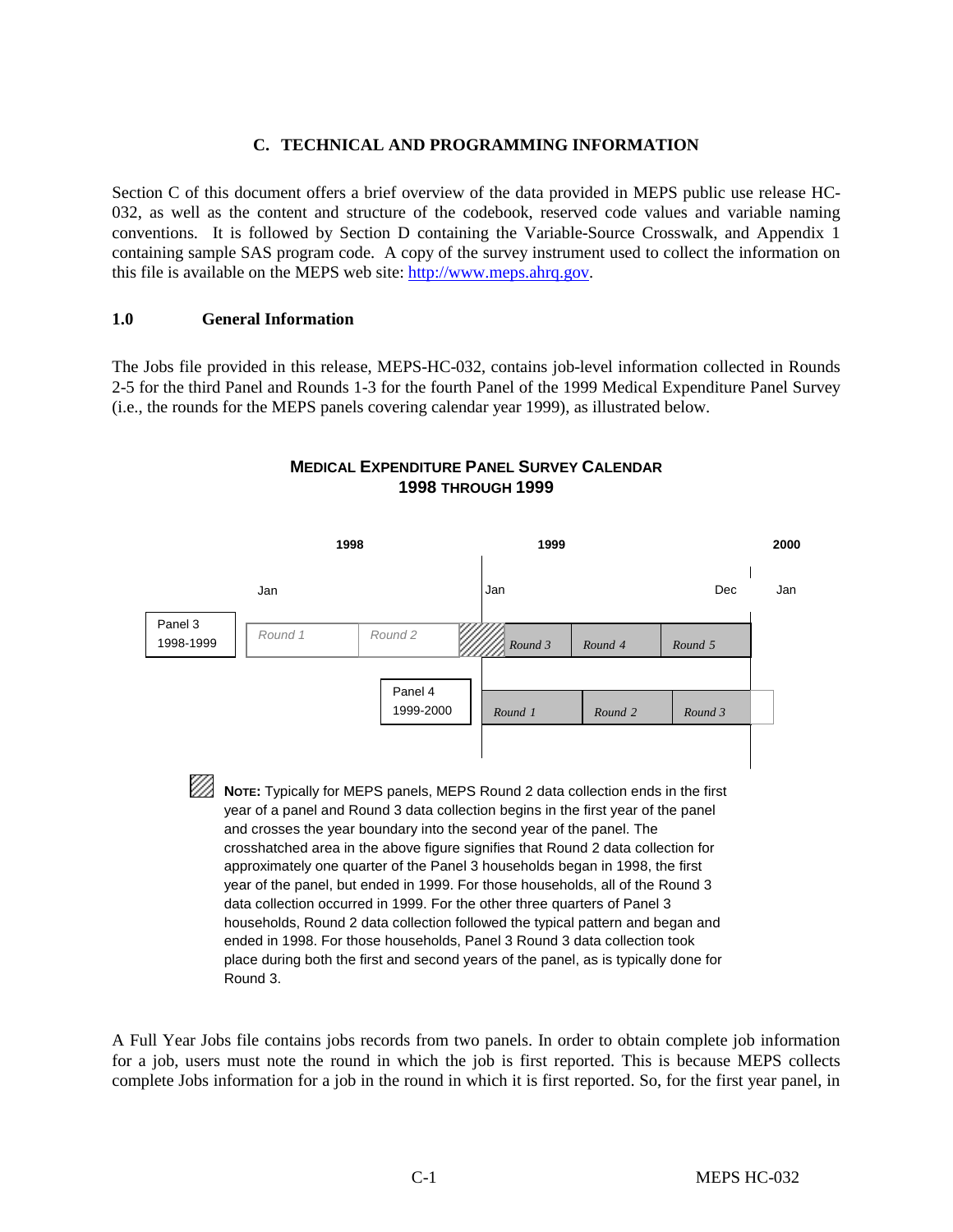this case Panel 4, because data from Rounds 1, 2, and 3 are included in the Jobs File, complete job information for any Panel 4 Round 1, 2, or 3 job is available in the Full Year 1999 Jobs file, whether that job was first reported in Round 1, 2 or 3. This is the case for any first year panel in a Full Year Jobs file. Typically, for the second year panel, data from Rounds 3, 4, and 5 are included in a Full Year Jobs file. For these Jobs records, users must look back to the Jobs file from the previous year to obtain complete information for jobs that continued from Round 1 and/or Round 2. However, for Full Year 1999 only, the Round 2 records from the second year panel, Panel 3, are included along with Rounds 3, 4, and 5 records. This is because, for approximately one-quarter of the responding households in Panel 3, the Round 2 reference period crossed the year boundary from 1998 into 1999. Therefore, users of the Full Year 1999 Jobs file need to look back to the Full Year 1998 Jobs file only when a Panel 3 continuation job was reported originally in Round 1. Appendix 1 includes sample SAS code to assist users in obtaining this information.

This file is being released as a research file and has not undergone the standard quality control procedures usually performed on MEPS data files. The file includes a total of 50,743 records, with each record representing a unique job for a person by round. For this file, only information for jobs starting on or before 12/31/1999 is presented. Information on jobs starting in 2000 will be contained in the 2000 MEPS Jobs file release.

#### **2.0 Data File Information**

The Jobs file provided in this Web release, MEPS HC-032, contains job-level information collected in Rounds 2-5 for the third Panel and Rounds 1-3 for the fourth Panel of the 1999 Medical Expenditure Panel Survey (MEPS). It is being released as a research file and has not undergone the standard quality control procedures usually performed on MEPS public use data files. The file includes a total of 50,743 records, with each record representing a unique job for a person by round. This file includes information for jobs starting on or before 12/31/1999 only. Information on jobs starting in 2000 will be contained in the 2000 MEPS Jobs file release.

The unique record identifier is the variable JOBSIDX which is comprised of a person identifier (DUID + PID), a round identifier (RN), and a job number (JOBSN). A panel indicator (PANEL) is included on the file to distinguish Round 2 and 3 jobs held by Panel 3 persons from Round 2 and 3 jobs held by those in Panel 4. Collection for Panel 3, Round 2 began during 1998 and continued into 1999 before Round 2 was completed. All Panel 3, Round 2 jobs have been included in the file. Since Round 3 collection for the panel also bridged 1998 and 1999, this means that there are some jobs that ended in 1998 with records on the file. Data users interested only in 1999 jobs should check the JSTOPY variable to determine the year a job ended.

Each job record contains original variables related to the employment section of the 1999 MEPS household survey. All persons aged 16 and older in the MEPS can report any number of jobs held within a round. Persons who held more than one job at the round's interview date (a current job) were asked to identify the main job. This job was classified as the **"**current main job**"** and all other simultaneously held jobs were classified as **"**miscellaneous.**"** The MEPS also obtained some information on prior jobs held in the reference period and, for those persons not currently working and having no job in the reference period, some information on the last job the person held. Additionally, for those persons age 55 or older who indicated that they retired from a job, the MEPS obtained some job-level data on the retirement job. It is important to note that the retirement job classification in the variable SUBTYPE is independent of the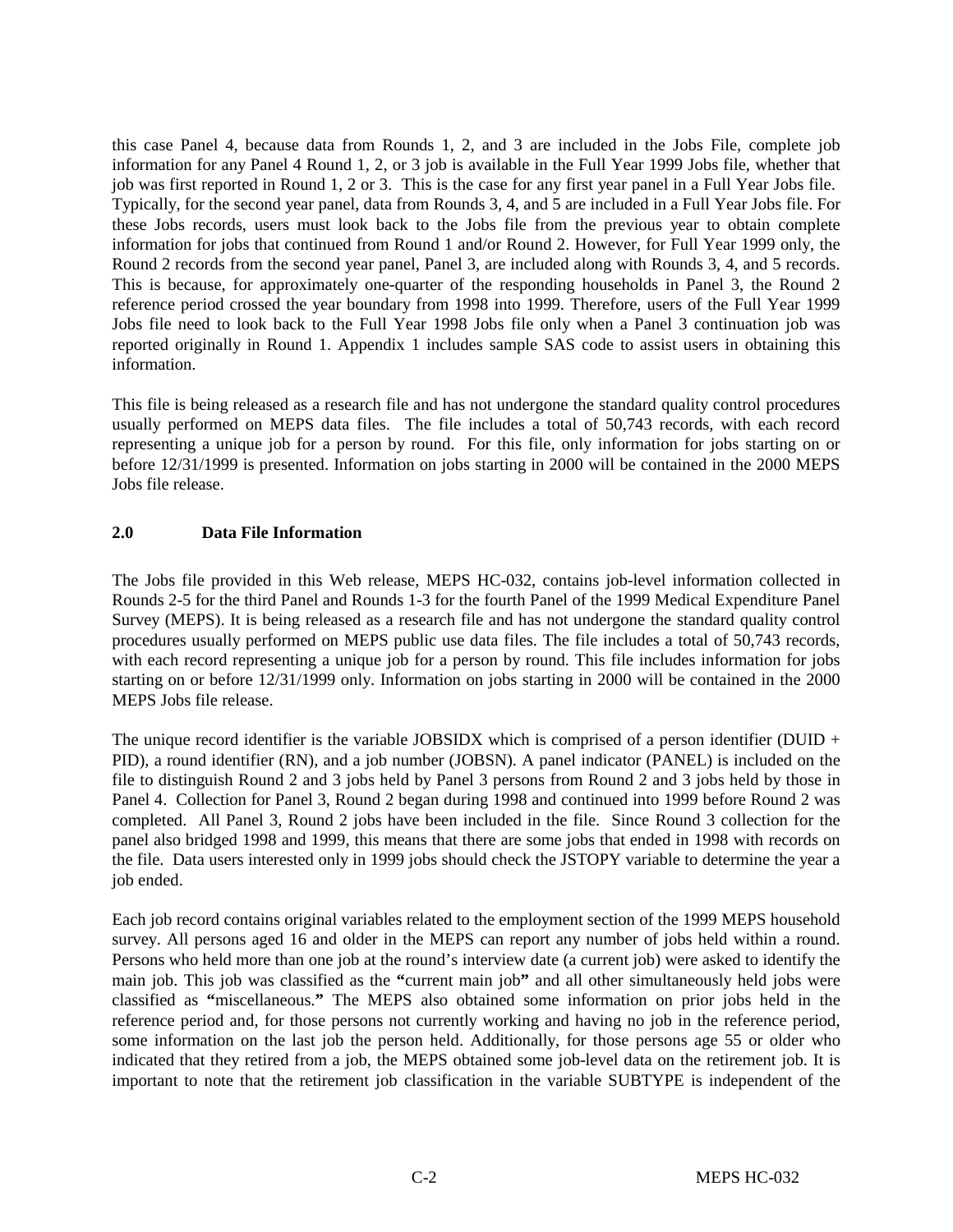retirement response in the variable relating to the question why a person left a previous job (YLEFT). The variable SUBTYPE indicates the type of job record − current main, current miscellaneous, former main, former miscellaneous, last job outside reference period, or retirement job. The MEPS asked for detailed information about "current main" and "current miscellaneous" job types and basic information about other job types. Refer to the questionnaire to see which information was asked for each job type.

The MEPS used dependent interviewing in Rounds 2, 3, 4, and 5 for Panel 3 and in Rounds 2 and 3 for Panel 4. In these rounds, the MEPS asked persons who held current main and current miscellaneous jobs at the previous round interview date whether they were still working at these jobs (see section RJ in the employment section). If a person still held a current main job from the previous round, the MEPS asked whether the job was still the main job. Most persons reported that they still worked at the same job and it was still their main job. If job status remained the same, the MEPS asked only a subset of the employment questions. Because the MEPS asked only this subset of questions if job status for a person did not change in later rounds, many job-level variables on the subsequent round job records are coded as inapplicable (- 1); the complete information is on the jobs record for the job in a previous round. Thus**,** it is important to determine whether a job in a subsequent round continues from the previous round when working with the job records. In rounds where this applies, the variables STILLAT (for jobs that were current main in the previous round) and STILLWRK (for jobs that were current miscellaneous in the previous round) indicate whether a person still holds the job at the subsequent round interview date. The variable SUBTYPE on the subsequent round job record indicates whether the job is main or miscellaneous in that subsequent round. Note that if a Panel 3 job included in this 1999 file is continued from a Round 1 job, much of the information will be contained in the 1998 MEPS Jobs file (HC-025). Use that file to obtain the desired job characteristics. Appendix 1 provides a sample SAS program showing how to do this. Variables that relate only to the review of a job reported in a previous round (Y\_CHANGE, MAIN\_JOB, OFFTAKEI, NOWTAKEI, WHY\_LEFT, STILLAT, STILLWRK, DIFFWAGE, WHY\_DIFF, WORKSTAT, and SHFTCHNG) were not asked in Round 1 and these variables are coded as inapplicable (-1).

There are five variables on the file which, while skipped over as inapplicable (-1) during the actual interview process in rounds subsequent to the one in which the job was initially reported, have their original value carried forward on the database from round to round. The variables are EMPLINS, HRSPRWK, MORELOC, NUMEMPS, and TYPEEMPL. This treatment is due to special internal processing needs. Unlike the situation for many other variables, as explained above, values other than inapplicable (-1) for these variables do not necessarily mean that a job is newly reported, as they may be carried forward from an earlier round.

In the review section (RJ), the MEPS attempted to obtain information regarding changes in wages for the same job from round to round; however, in many cases but not all, wage changes of less than \$.50 per hour on the same job were not recorded. This caution applies only to individual jobs that did not change. For every new job reported for a person, the MEPS attempted to obtain up-to-date wage information.

For reasons of confidentiality, earnings variables on the file were topcoded. The earnings variables include HRLYWAGE, BONSAMT, COMMAMT, TIPSAMT, DAYWAGE, WKLYAMT, GROSSPAY, MAKEAMT, and OTHRWAGE. A value of '-10' for one of these variables on a record indicates that the variable had a positive value and that the sum of the hourly rates for the earnings variables for the record was greater than or equal to \$96.15. To calculate the hourly rate for earnings types not reported on an hourly basis, the number of hours per week worked and in some cases the number of weeks worked were used in conjunction with the various amounts. (These calculated hourly rates do not appear on the file.) Earnings variables were not reconciled with income data collected elsewhere in the MEPS. Additionally,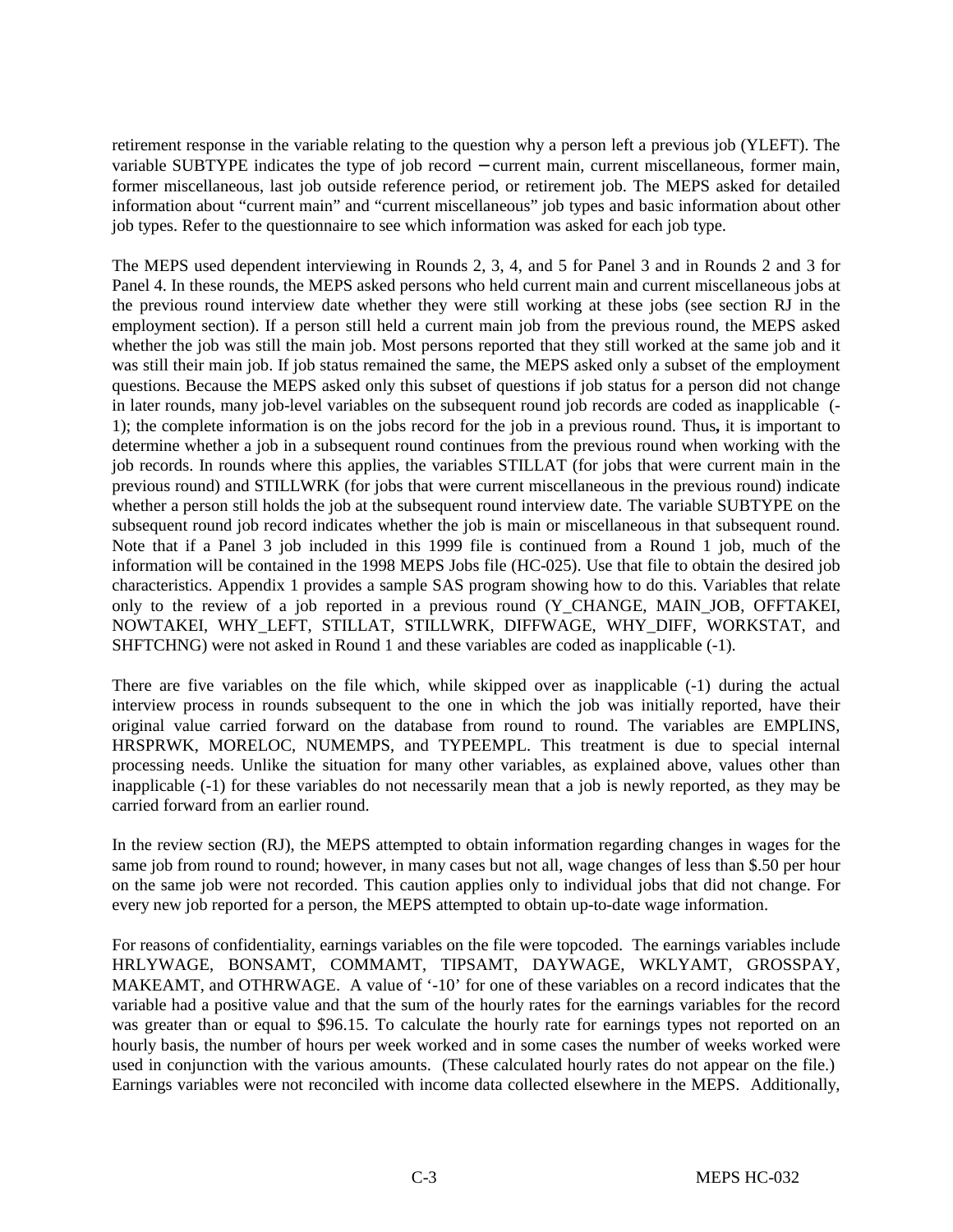for confidentiality, the establishment size variables NUMEMPS (establishment size for jobs held by wage earners) and TOTLEMP (establishment size for self-employed jobs) were topcoded as '-10' for sizes greater than or equal to 12,000.

Due to many skip patterns in the instrument, it is recommended that users of these data become familiar with the employment section in the MEPS questionnaire. To aid users, a crosswalk between variables and MEPS questionnaire numbers is provided in this release. The following examples of variables involved in skip patterns are presented to be illustrative; these examples do not represent the full range of variables affected by questionnaire skip patterns. In one example of a skip pattern, the MEPS did not obtain jobrelated benefits such as vacation, sick leave and pension information for self-employed jobs, so those variables are coded as inapplicable (-1) for those types of jobs. Nor did the MEPS attempt to obtain wage, salary, and information regarding whether the job was in the private sector, federal or local government (TYPEEMPL) for the self-employed. So again, due to the skip pattern, TYPEEMPL is coded as inapplicable (-1) for self-employed jobs. Conversely, the questions relating to business organization type (BUSINC, PROPRIET) were asked only of the self-employed, so the skip pattern results in those variables being coded inapplicable (-1) for jobs performed by wage earners.

It is important to note that the establishment size variable for the self-employed is TOTLEMP**,** while the establishment size for wage earners can be found in NUMEMPS and ESTMATE1. The variable ESTMATE1 is derived from a question that allowed wage earners who did not know the actual establishment size (NUMEMPS) to choose from a number of size ranges.

Industry (INDTCODX) and occupation (OCCPCODX) codes were assigned by professional coders based on verbatim responses. Coding is done based on the classification systems used in the 1990 Census. The codes are determined at a detailed 3-digit level and then collapsed into broader groups on the file to assure the confidentiality of the records.

This file does not include any weights necessary to extrapolate this data to the U.S. population. To make person-level estimates, link to any of the 1999 files and use the person-level weight for the appropriate panel. The link should be made through the variable DUPERSID. Note that not all persons in the MEPS have positive weights and only jobs records where the person has either a positive person-level or familylevel weight are included in this file.

#### **2.1 Codebook Structure**

For each variable on the file, an unweighted frequency is provided in both a PDF and HTML codebook file (HC32CB.PDF or HC32CB.HTM) on the MEPS web site: http://www.meps.ahrq.gov.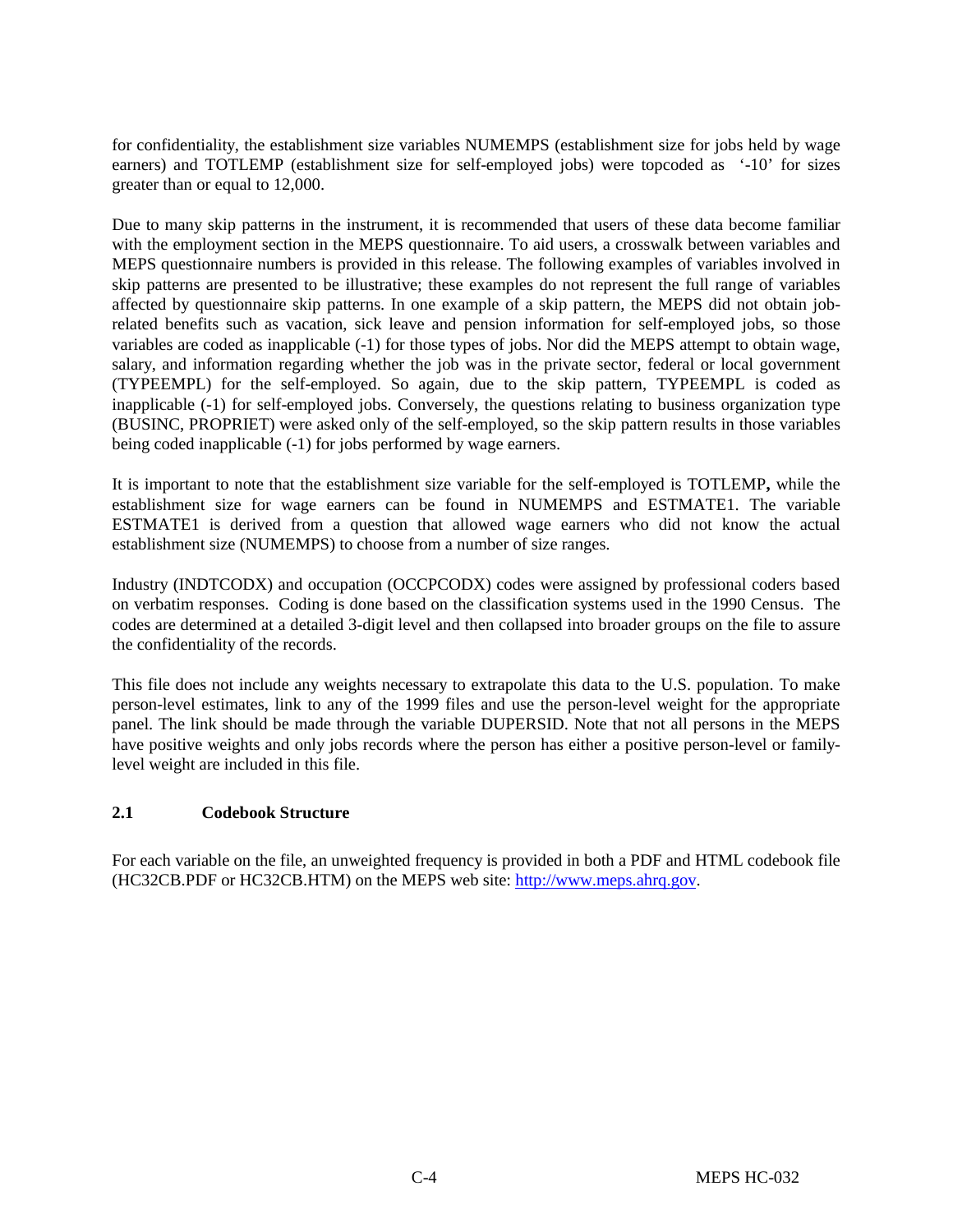#### **2.2 Reserved Codes**

The following reserved code values are used:

| <b>VALUE</b>        | <b>DEFINITION</b>                                               |
|---------------------|-----------------------------------------------------------------|
| -1 INAPPLICABLE     | Question was not asked due to skip pattern                      |
| -7 REFUSED          | Question was asked and respondent refused to answer question    |
| -8 DK               | Question was asked and respondent did not know answer           |
| -9 NOT ASCERTAINED  | Interviewer did not record the data                             |
| -10 TOP-CODED VALUE | Variable was top-coded for confidentiality, as described above. |

#### **2.3 Codebook Format**

This codebook describes an ASCII data set (although the data are also provided in a SAS transport file). The following codebook items are provided for each variable:

| <b>Identifier</b> | <b>Description</b>                                                           |  |  |  |  |  |
|-------------------|------------------------------------------------------------------------------|--|--|--|--|--|
| Name              | Variable name (maximum of 8 characters)                                      |  |  |  |  |  |
| Description       | Variable descriptor (maximum 40 characters)                                  |  |  |  |  |  |
| Format            | Number of bytes                                                              |  |  |  |  |  |
| Type              | Type of data: numeric (indicated by NUM) or character<br>(indicated by CHAR) |  |  |  |  |  |
| <b>Start</b>      | Beginning column position of variable in record                              |  |  |  |  |  |
| End               | Ending column position of variable in record                                 |  |  |  |  |  |

#### **2.4 Variable Source and Naming Conventions**

In general, variable names reflect the content of the variable, with an 8-character limitation. Variables contained on this file were derived from the questionnaire itself or from the CAPI. The source of each variable is identified in Section D. Variable-Source Crosswalk. Sources for each variable are indicated in one of two ways:

- (1) variables derived from CAPI or assigned in sampling are so indicated as "CAPI Derived" or "Assigned in Sampling," respectively;
- (2) variables which come from one or more specific questions have those questionnaire sections and question numbers listed in the "Source" column.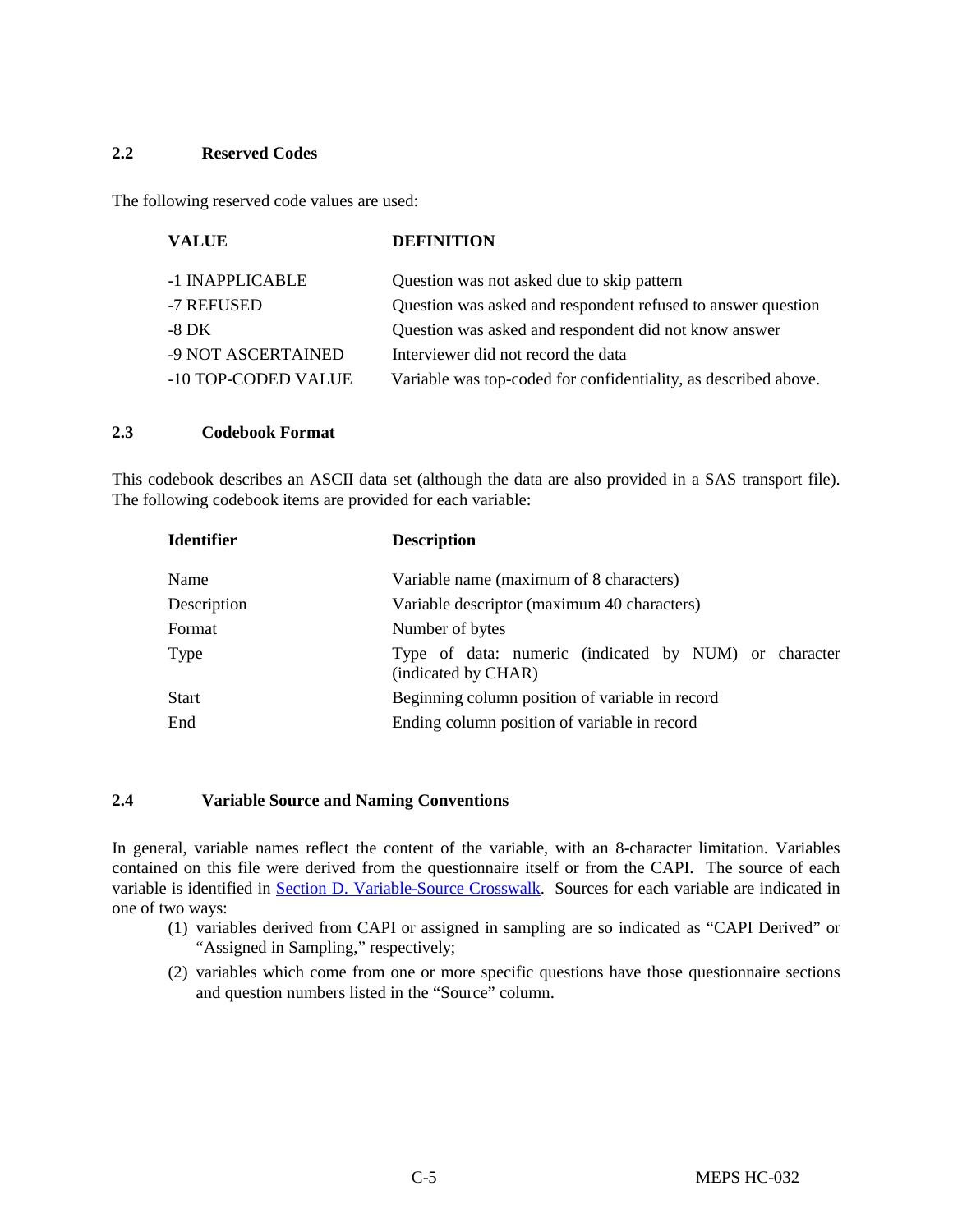## **D. Variable-Source Crosswalk**

#### **FOR MEPS PUBLIC USE RELEASE HC-032**

| <b>VARIABLE</b> | <b>DESCRIPTION</b>              | <b>SOURCE</b>        |
|-----------------|---------------------------------|----------------------|
| <b>JOBSIDX</b>  | <b>JOBS ID Number</b>           | <b>CAPI</b> Derived  |
| <b>DUPERSID</b> | Sample Person ID $(DUID + PID)$ | Assigned in Sampling |
| <b>PANEL</b>    | Panel                           | Assigned in Sampling |
| <b>DUID</b>     | Dwelling Unit ID                | Assigned in Sampling |
| PID             | Person Number                   | Assigned in Sampling |
| <b>RN</b>       | Round                           | <b>CAPI</b> Derived  |
| <b>JOBSN</b>    | <b>JOB</b> Number               | <b>CAPI</b> Derived  |

# **SURVEY ADMINISTRATION VARIABLES \_ PUBLIC USE**

### **EMPLOYMENT VARIABLES \_ PUBLIC USE**

| <b>VARIABLE</b> | <b>DESCRIPTION</b>                     | <b>SOURCE</b>                                                      |
|-----------------|----------------------------------------|--------------------------------------------------------------------|
| <b>JOBTYPE</b>  | Self-Employed or Work for Someone Else | EM05, EM11, EM18, EM27, EM40,<br>EM53, EM70, EM82                  |
| <b>JSTRTM</b>   | Job Start Date – Month                 | EM10OV1-2, EM16OV1-2, EM25OV1-<br>2, EM34OV1-2, EM47OV1, EM60OV1-2 |
| <b>JSTRTD</b>   | Job Start Date – Day                   | EM10OV1, EM16OV1, EM25OV1,<br>EM34OV1, EM47OV1, EM60OV1            |
| <b>JSTRTY</b>   | Job Start Date - Year                  | EM10, EM16, EM25, EM34, EM47,<br><b>EM60</b>                       |
| <b>JSTOPM</b>   | Job Stop Date – Month                  | EM35OV1-2, EM48OV1-2, EM61OV1-<br>2, EM66OV1-2, EM89OV1-2, RJ09    |
| <b>JSTOPD</b>   | Job Stop Date – Day                    | EMJ35OV1, EM48OV1, EM61OV1,<br>EM89OV1, EM66OV1, RJ09              |
| <b>JSTOPY</b>   | Job Stop Date – Year                   | EM35, EM48, EM61, EM66, EM89,<br><b>RJ09</b>                       |
| <b>RETIRJOB</b> | Person Retired from This Job           | <b>EM80</b>                                                        |
| <b>SUBTYPE</b>  | Job Sub-Type                           | RJ01                                                               |
| <b>MAIN JOB</b> | <b>Still Main Job or Business</b>      | $R_{J}01A$                                                         |
| <b>DIFFWAGE</b> | Any Change in Wage Amount              | RJ02                                                               |
| WHY DIFF        | Why Wages Changed                      | RJ03                                                               |
| <b>WORKSTAT</b> | <b>Full or Part Time</b>               | <b>RJ04</b>                                                        |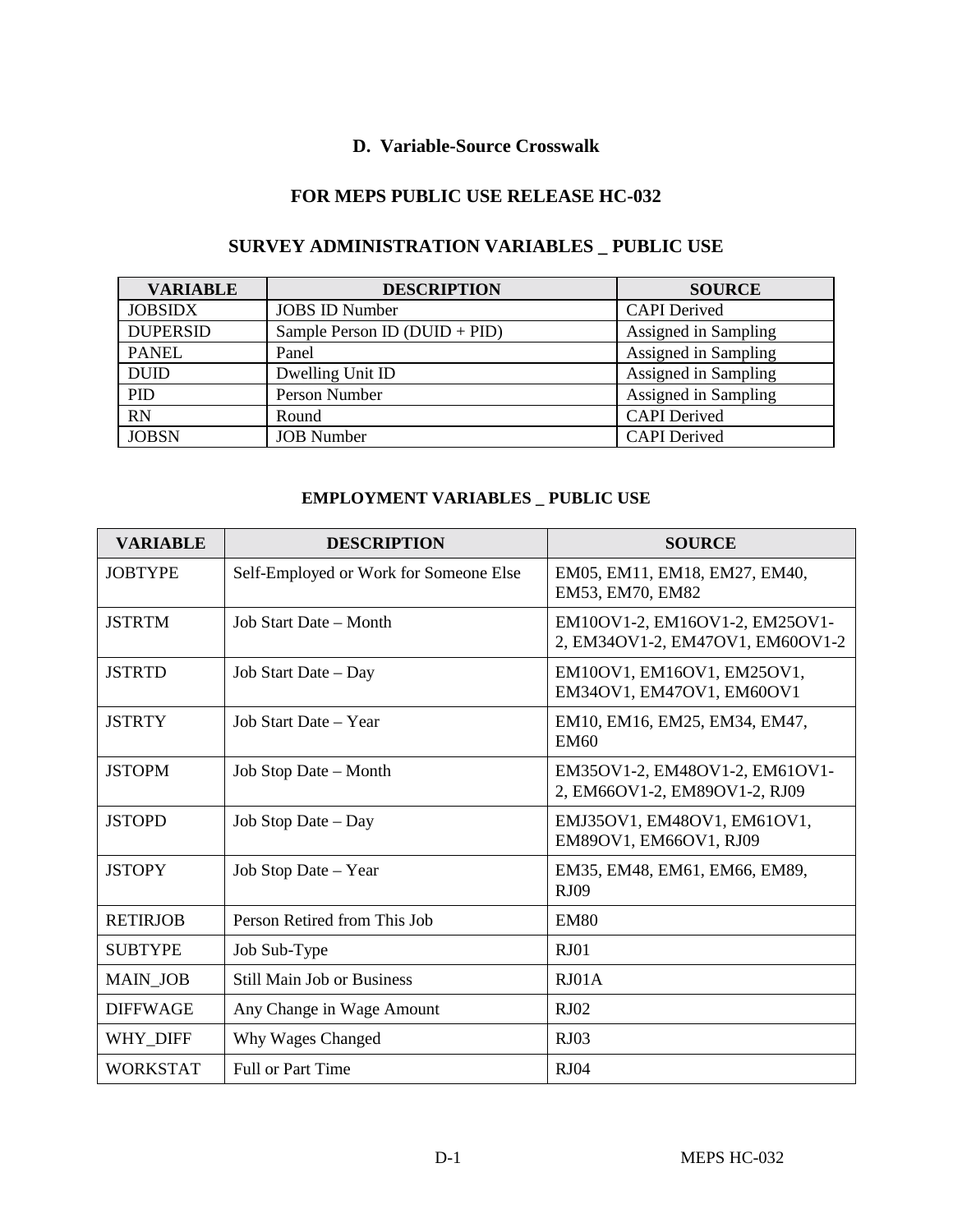| <b>VARIABLE</b> | <b>DESCRIPTION</b>                                  | <b>SOURCE</b> |
|-----------------|-----------------------------------------------------|---------------|
| Y_CHANGE        | Why Change in Full/Part Time Status                 | <b>RJ05</b>   |
| <b>STILLWRK</b> | Still Work at Establishment/Miscellaneous<br>Job    | <b>RJ06</b>   |
| <b>OFFTAKEI</b> | Offered Insurance and Now Take                      | <b>RJ07</b>   |
| <b>NOWTAKEI</b> | Now Offered and Take Insurance                      | RJ08, RJ08A   |
| WHY LEFT        | Reason Why Not at Job Now                           | RJ10          |
| <b>NUMEMPS</b>  | Establishment Size-Non-self-employed Job            | <b>EM91</b>   |
| ESTMATE1        | Categorical Approximate Establishment Size          | <b>EM92</b>   |
| <b>MORELOC</b>  | More Than One Location                              | <b>EM93</b>   |
| <b>BUSINC</b>   | <b>Business Incorporated</b>                        | <b>EM94</b>   |
| <b>PROPRIET</b> | Proprietorship or Partnership                       | <b>EM95</b>   |
| <b>TYPEEMPL</b> | <b>Employee Type</b>                                | <b>EM96</b>   |
| <b>YLEFT</b>    | No Job Reason                                       | <b>EM101</b>  |
| <b>YNOBUSN</b>  | Why No Business                                     | EM102         |
| <b>RECALL</b>   | Recall Within 30 Days                               | EM103         |
| <b>HRSPRWK</b>  | Number of Hours Worked Per Week                     | EM104, EM111  |
| HRS35WK         | Work at least 35 Hours Per Week                     | <b>EM105</b>  |
| <b>APXHRDAY</b> | Approximate # of Hours Worked Per Day               | <b>EM106</b>  |
| <b>SICKPAY</b>  | Does Person Have Paid Sick Leave                    | EM107         |
| <b>PAYDRVST</b> | Is There Paid Sick Leave for Dr's Visits            | <b>EM108</b>  |
| <b>PAYVACTN</b> | Does Person Get Paid Vacation                       | EM109         |
| <b>RETIRPLN</b> | Does Person Have Pension/Retirement Plan            | EM110         |
| <b>WKLYAMT</b>  | <b>Usual Weekly Gross Income</b>                    | EM112         |
| <b>EMPLINS</b>  | Have Health Insurance Through This Job              | EM113         |
| <b>OFFRDINS</b> | Offered Insurance But Chose Not to Take             | EM114         |
| <b>DIFFPLNS</b> | Choice of Different Health Insurance Plans          | EM115         |
| <b>INUNION</b>  | Belong to Labor Union                               | EM116         |
| <b>PROVDINS</b> | Who Provides Health Insurance                       | EM117         |
| <b>HHMEMBER</b> | Any Other HH Member Work at This<br><b>Business</b> | EM122         |
| <b>NUMFMEMB</b> | How Many HH Members Work There                      | EM123         |
| <b>TOTLEMP</b>  | Establishment Size-Self-Employed Job                | EM124, RJ08B  |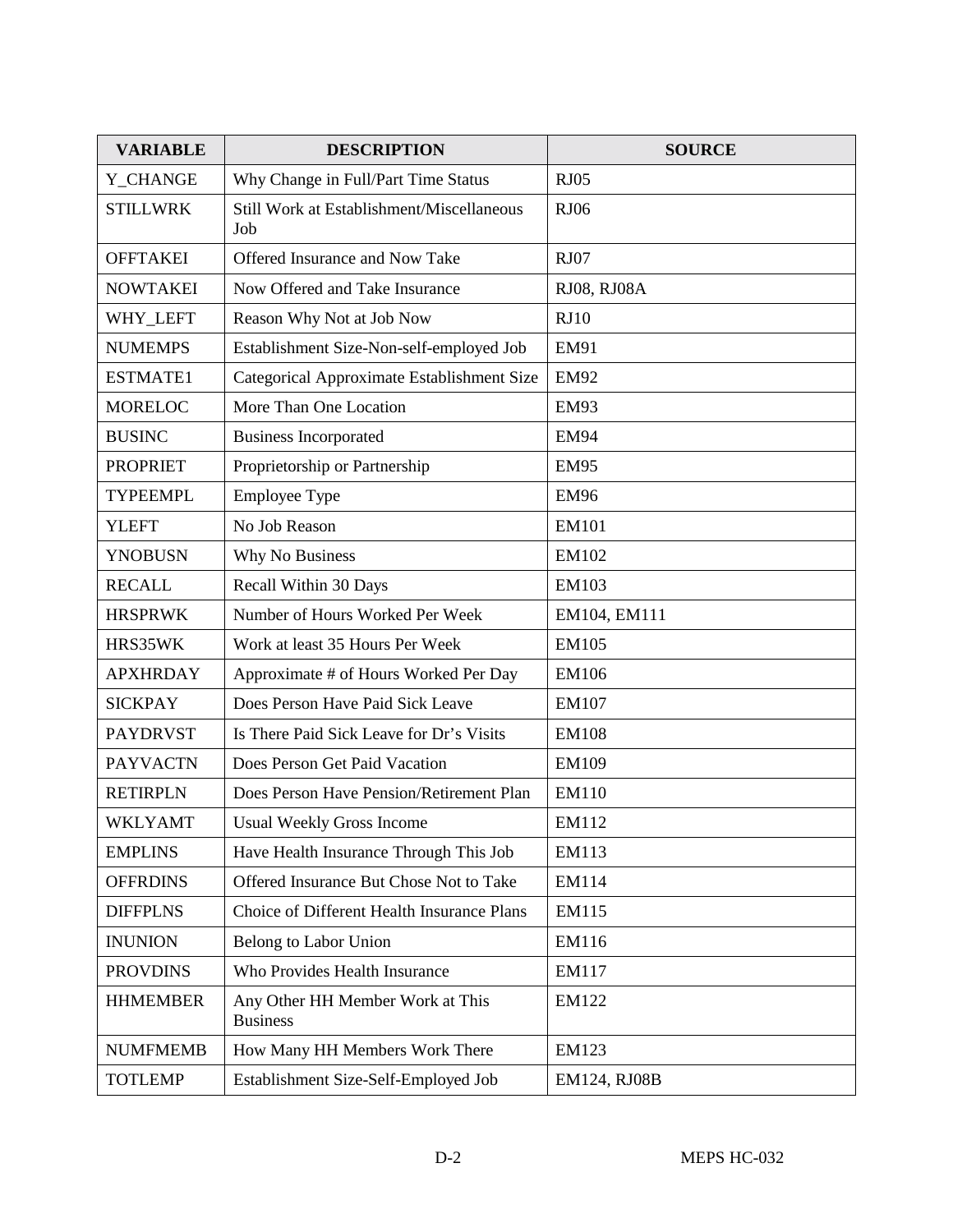| <b>VARIABLE</b> | <b>DESCRIPTION</b>                                   | <b>SOURCE</b>      |  |  |
|-----------------|------------------------------------------------------|--------------------|--|--|
| <b>SALARIED</b> | Is Person Salaried, Paid by the Hour, etc.           | EW01               |  |  |
| <b>HOWPAID</b>  | How Is Person Paid                                   | <b>EW02</b>        |  |  |
| <b>DAYWAGE</b>  | Person's Daily Wage Rate                             | EW03               |  |  |
| <b>HRSPRDY</b>  | Number of Hours Person Works in One Day              | EW04               |  |  |
| <b>MAKEAMT</b>  | How Much Money Does Person Make                      | EW05               |  |  |
| <b>PERUNIT</b>  | Period for which Person Is Paid                      | EW050V1            |  |  |
| MORE10          | Person Makes More or Less than \$10/Hour             | EW08, EW14, EW20   |  |  |
| MORE15          | Person Makes More or Less than \$15/Hour             | EW09, EW15, EW21   |  |  |
| <b>MOREMINM</b> | Person Makes More or Less than Minimum<br>Wage       | EW10, EW16, EW22   |  |  |
| <b>OVRTIMHR</b> | Overtime Pay Rate Per Hour                           | <b>EW06</b>        |  |  |
| <b>GROSSPAY</b> | Person's Salary Before Taxes (Gross)                 | EW11               |  |  |
| <b>GROSSPER</b> | Period in which Gross Salary Was Earned              | <b>EW11OV1</b>     |  |  |
| <b>SALRYWKS</b> | Number of Weeks Per Year on which Salary<br>is Based | <b>EW12</b>        |  |  |
| <b>OTHRTYPE</b> | Type of Overtime Pay                                 | <b>EW19</b>        |  |  |
| <b>EARNTIPS</b> | Does Person Earn Tips                                | EW23_01            |  |  |
| <b>EARNBONS</b> | Does Person Earn Bonuses                             | EW23_02            |  |  |
| <b>EARNCOMM</b> | Does Person Earn Commission                          | EW23_03            |  |  |
| <b>OTHRWAGE</b> | Overtime Pay Rate Per Hour                           | <b>EW19OV1</b>     |  |  |
| <b>TIPSUNIT</b> | Period on which Tip Earnings are Based               | EW24AOV1           |  |  |
| <b>TIPSAMT</b>  | How Much Are Person's Tips                           | EW24A              |  |  |
| <b>BONSUNIT</b> | Period on which Bonuses are Based                    | EW24BOV1           |  |  |
| <b>BONSAMT</b>  | How Much Are Person's Bonuses                        | EW24B              |  |  |
| <b>COMMUNIT</b> | Period on which Commissions are Based                | EW24COV1           |  |  |
| <b>COMMAMT</b>  | How Much Are Person's Commissions                    | EW24C              |  |  |
| <b>HRLYWAGE</b> | How Much Person Makes Per Hour                       | EW07, EW13, EW18   |  |  |
| <b>JBEGHR</b>   | Job Begin Hour of Day                                | EM105A, EM111A     |  |  |
| <b>JENDHR</b>   | Job End Hour of Day                                  | EM105AOV, EM111AOV |  |  |
| <b>JBEGMIN</b>  | <b>Job Begin Minutes</b>                             | EM105A, EM111A     |  |  |
| <b>JENDMIN</b>  | <b>Job End Minutes</b>                               | EM105AOV, EM111AOV |  |  |
| <b>JBEGAMPM</b> | Job Begin AM/PM                                      | EM105A, EM111A     |  |  |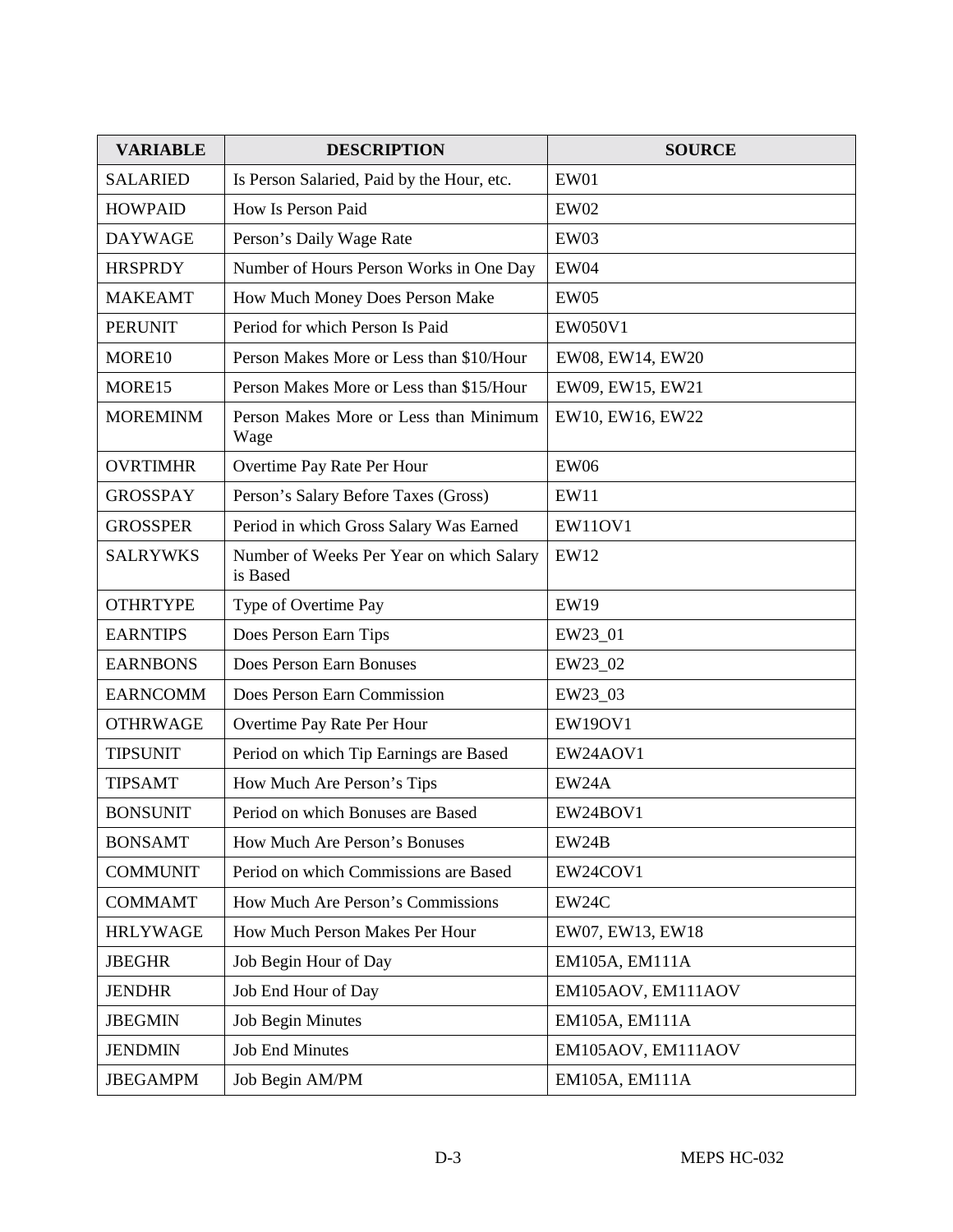| <b>VARIABLE</b> | <b>DESCRIPTION</b>                               | <b>SOURCE</b>                                |  |  |  |  |  |
|-----------------|--------------------------------------------------|----------------------------------------------|--|--|--|--|--|
| <b>JENDAMPM</b> | Job End AM/PM                                    | EM105OV, EM111AOV                            |  |  |  |  |  |
| <b>SHIFTWK</b>  | <b>Work Rotating Shifts</b>                      | EM105B, EM111B                               |  |  |  |  |  |
| <b>JOBHASHI</b> | Does Person Have Health Insurance at This<br>Job | EM17, EM26, EM39, EM52, EM69,<br><b>EM81</b> |  |  |  |  |  |
| <b>STILLAT</b>  | Still Work at Establishment/Main job             | $R_{J}01$                                    |  |  |  |  |  |
| <b>SHFTCHNG</b> | Has a Change in Shift Occurred                   | RJO5A                                        |  |  |  |  |  |
| <b>HRSALBAS</b> | Hours on which Salary Is Based                   | EW17                                         |  |  |  |  |  |
| <b>INDTCODX</b> | Condensed Industry Code                          | <b>EM98</b>                                  |  |  |  |  |  |
| <b>OCCPCODX</b> | <b>Condensed Occupation Code</b>                 | EM99, EM100                                  |  |  |  |  |  |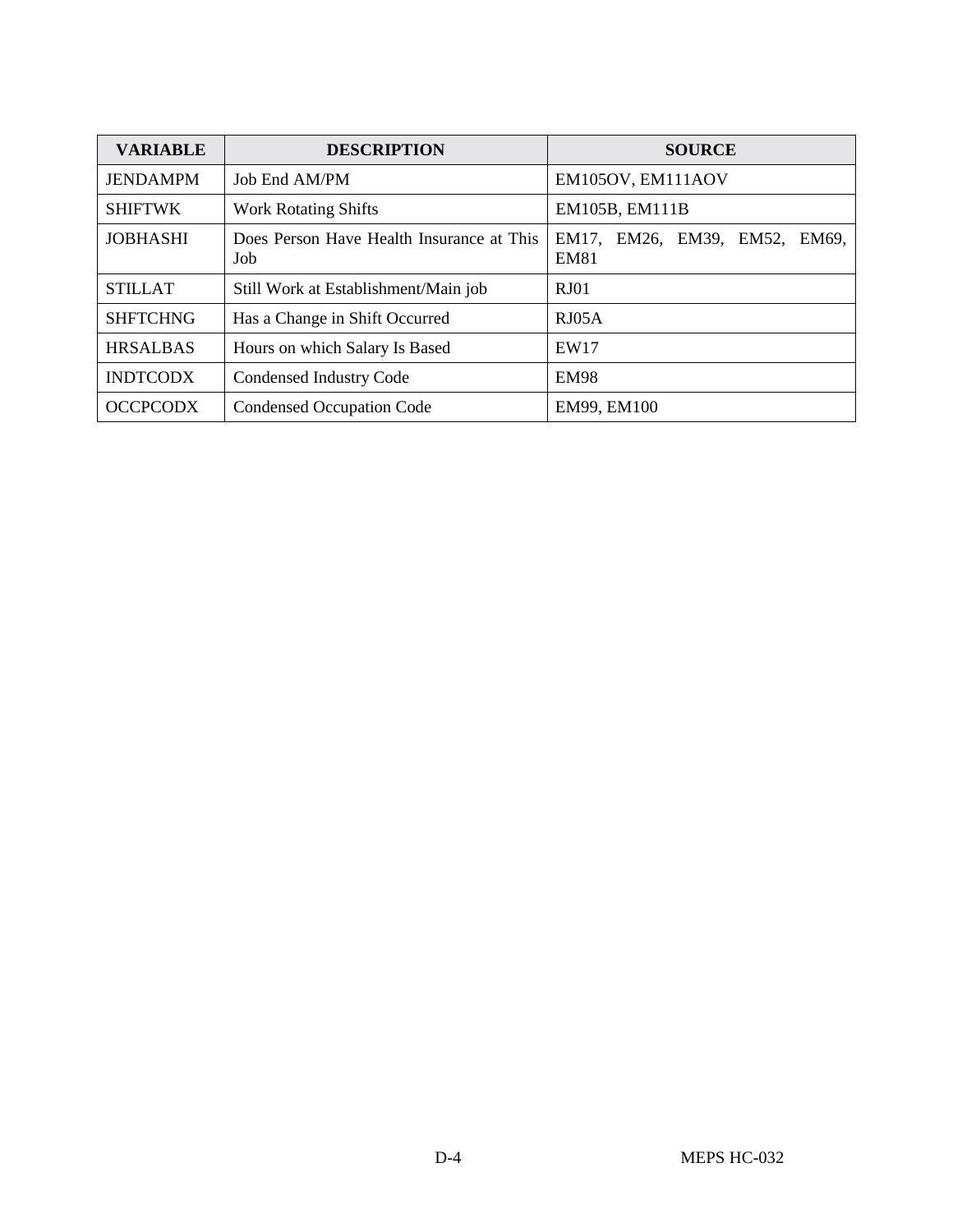**Appendix 1: Sample SAS Program**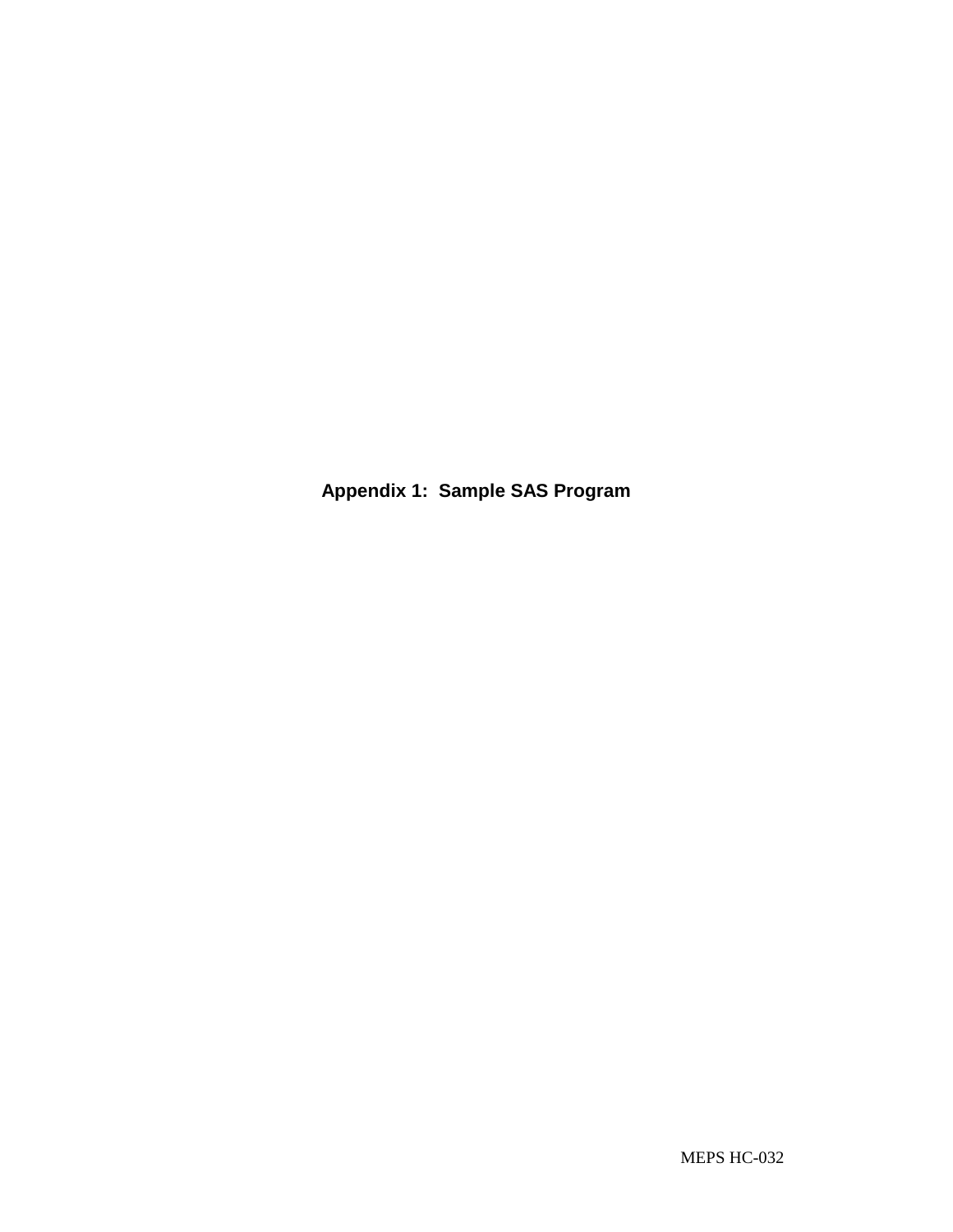1 The SAS System 17:23 Wednesday, March 13, 2002

NOTE: Copyright (c) 1989-1996 by SAS Institute Inc., Cary, NC, USA. NOTE: SAS (r) Proprietary Software Release 6.12 TS060

1 \*------------------------------------------------------------------------  $\begin{matrix} 2 & * \\ 3 & * \end{matrix}$ \* Program Name: SAMPLE.SAS  $\begin{matrix} 4 & * \\ 5 & * \end{matrix}$ \* Description: This job provides an example of how to get job info<br>\* from Bound 1 in the EY 1998 JOBS file when a Bound 2 6 \* from Round 1 in the FY 1998 JOBS file when a Round 2 7 \* current main job in the FY 1999 JOBS file is a<br>8 \* continuation job. 8 \* continuation job.<br>9 \*  $\begin{matrix} 9 & * \\ 10 & * \end{matrix}$ 10 \* This example creates a data set of Round 2 continuation<br>11 \* JOB records with a SICKPAYX variable copied from the 11 \* JOB records with a SICKPAYX variable copied from the 12 \* Round 1 newly reported job. Round 1 newly reported job.  $\frac{13}{14}$ 14 \*-----------------------------------------------------------------------; 15  $\frac{16}{17}$ libname jobs99 'c:\mydata\jobs99'; NOTE: Libref JOBS99 was successfully assigned as follows: Engine: V612 Physical Name: c:\mydata\jobs99 18 libname jobs98 'c:\mydata\jobs98'; NOTE: Libref JOBS98 was successfully assigned as follows: Engine: V612 Physical Name: c:\mydata\jobs98 19<br>20 20 /\*Select continuing Panel 3 Round 2 current main jobs \*/<br>21 /\*from the FY 1999 JOBS file and print selected variables\*/ 21 /\*from the FY 1999 JOBS file and print selected variables\*/<br>22 /\*from the first 20 observations.  $/*$  from the first 20 observations.  $\frac{23}{24}$ data j99r2; 25 set jobs99.h32; 26 if panel=3 and 27 rn=2 and 28 subtype=1 and 29 stillat=1 and 30 sickpay=-1;<br>31 run; run;

NOTE: The data set WORK.J99R2 has 3936 observations and 88 variables. NOTE: The DATA statement used 0.98 seconds.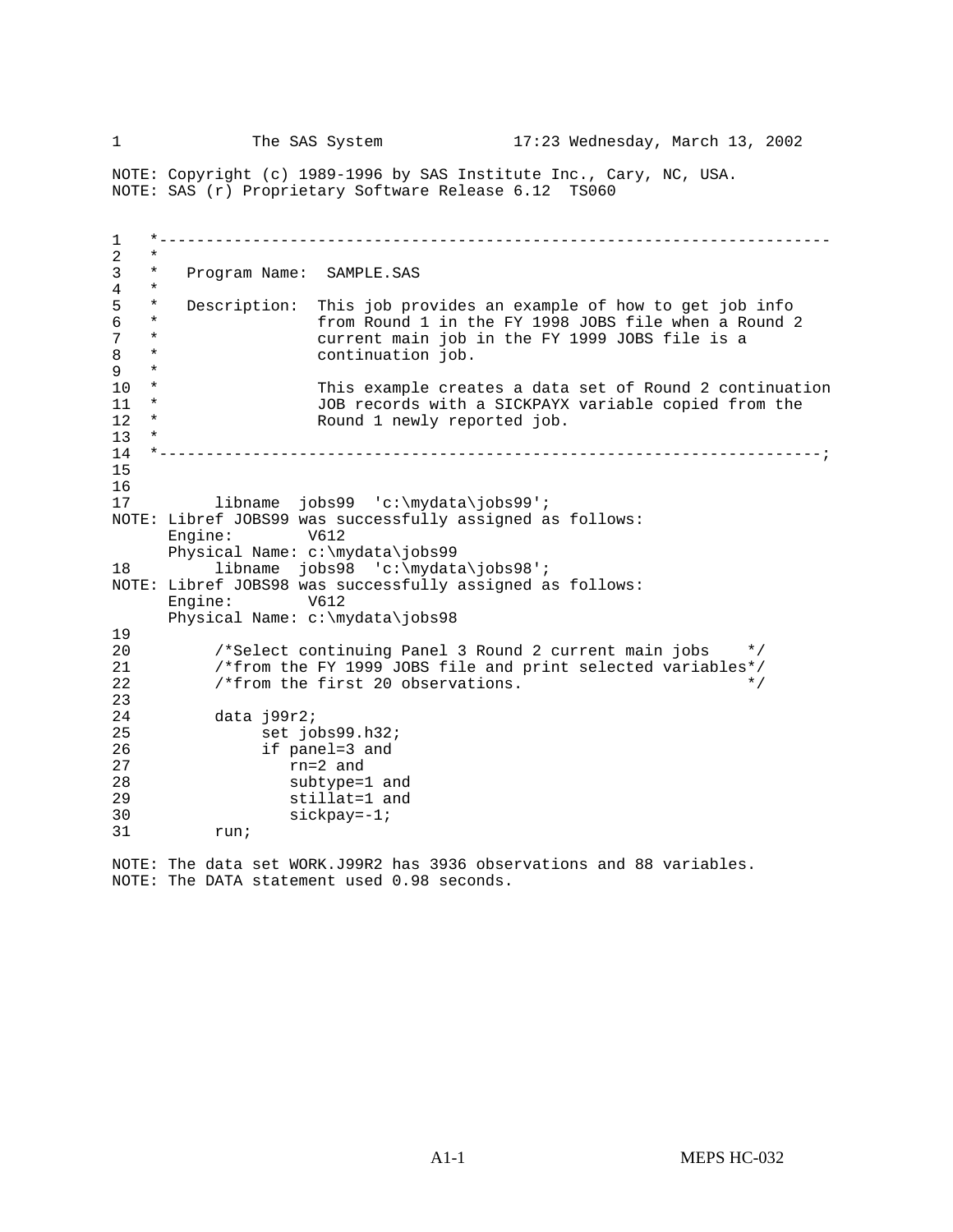| 2                                            | The SAS System                                                                                                                                                                                                      | 17:23 Wednesday, March 13, 2002 |       |  |
|----------------------------------------------|---------------------------------------------------------------------------------------------------------------------------------------------------------------------------------------------------------------------|---------------------------------|-------|--|
| 32<br>33<br>34<br>35<br>36                   | proc print data=j99r2(obs=20);<br>title 'Print Sample of Continuation Round 2 Records';<br>var dupersid rn jobsn subtype stillat sickpay;<br>run;                                                                   |                                 |       |  |
|                                              | NOTE: The PROCEDURE PRINT printed page 1.<br>NOTE: The PROCEDURE PRINT used 0.22 seconds.                                                                                                                           |                                 |       |  |
| 37<br>38<br>39<br>40<br>41<br>42<br>43<br>44 | /*Select newly reported Panel 3 Round 1 current main jobs*/<br>/*from the FY 1998 JOBS file and print selected variables*/<br>/*from the first 20 observations.<br>data j98r1;<br>set jobs98.h25;<br>if panel=3 and |                                 | $*$ / |  |
| 45<br>46<br>47<br>48                         | rn=1 and<br>subtype=1 and<br>$stillat=-1;$<br>run;                                                                                                                                                                  |                                 |       |  |
|                                              | NOTE: The data set WORK.J98R1 has 5103 observations and 88 variables.<br>NOTE: The DATA statement used 1.48 seconds.                                                                                                |                                 |       |  |
| 49<br>50<br>51<br>52<br>53                   | proc print data=j98r1(obs=20);<br>title 'Print Sample of Newly Reported Round 1 Records';<br>var dupersid rn jobsn subtype stillat sickpay;<br>run;                                                                 |                                 |       |  |
|                                              | NOTE: The PROCEDURE PRINT printed page 2.<br>NOTE: The PROCEDURE PRINT used 0.0 seconds.                                                                                                                            |                                 |       |  |
| 54<br>55<br>56<br>57                         | proc sort data=j99r2;<br>by dupersid jobsn;<br>run;                                                                                                                                                                 |                                 |       |  |
|                                              | NOTE: The data set WORK.J99R2 has 3936 observations and 88 variables.<br>NOTE: The PROCEDURE SORT used 0.27 seconds.                                                                                                |                                 |       |  |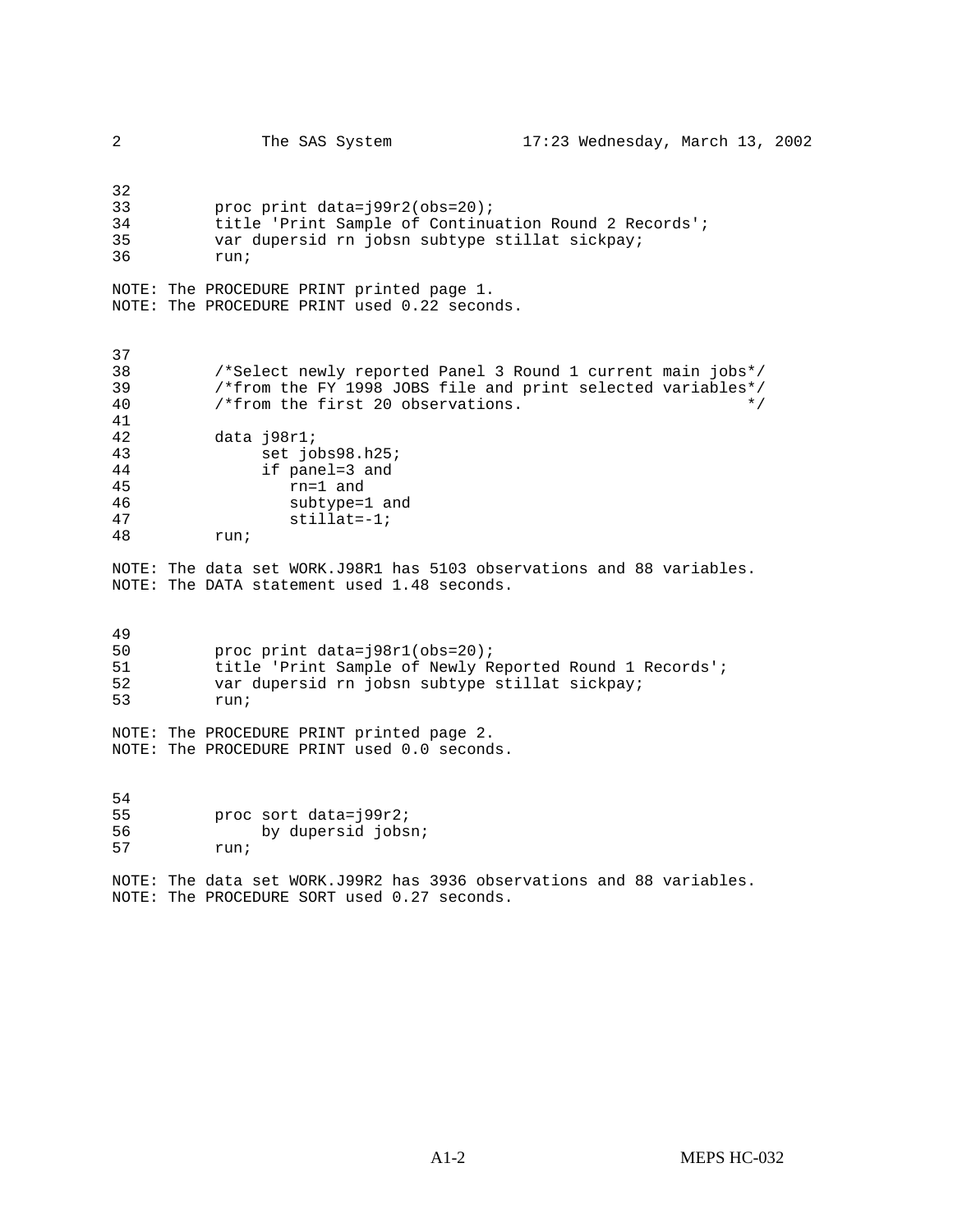| 3                            | The SAS System                              | $17:23$ Wednesday, March 13, 2002 |  |  |
|------------------------------|---------------------------------------------|-----------------------------------|--|--|
| 58<br>59<br>60<br>61<br>run; | proc sort data=198r1;<br>by dupersid jobsn; |                                   |  |  |

NOTE: The data set WORK.J98R1 has 5103 observations and 88 variables. NOTE: The PROCEDURE SORT used 0.55 seconds.

| 62 |                                                                      |
|----|----------------------------------------------------------------------|
|    |                                                                      |
| 63 | $\star$ /<br>/*Create a dataset (J99R2F) that includes all variables |
| 64 | /*for the continuation Round 2 JOBS and create the new<br>$\star$ /  |
| 65 | /*variable SICKPAYX by copying SICKPAY from the<br>$\star$ /         |
| 66 | /*corresponding Round 1 newly reported record.<br>$\star$ /          |
| 67 |                                                                      |
| 68 | data j99r2f;                                                         |
| 69 | merge j99r2(in=a) j98r1(in=b keep=dupersid jobsn sickpay             |
| 70 | $rename = (sickpay = sickpayx))$ ;                                   |
| 71 | by dupersid jobsn;                                                   |
| 72 | if a and b;                                                          |
| 73 | run;                                                                 |

NOTE: The data set WORK.J99R2F has 3936 observations and 89 variables. NOTE: The DATA statement used 0.33 seconds.

| 74 |      |                        |  |                                                       |  |  |
|----|------|------------------------|--|-------------------------------------------------------|--|--|
| 75 |      | proc freq data=199r2f; |  |                                                       |  |  |
| 76 |      |                        |  | tables sickpay*sickpayx/list missing;                 |  |  |
| 77 |      |                        |  | title1 'Diagnostic Post-Merge - SICKPAY*SICKPAYX';    |  |  |
| 78 |      |                        |  | title2 'Round 2 continuation current main jobs only'; |  |  |
| 79 | run; |                        |  |                                                       |  |  |
|    |      |                        |  |                                                       |  |  |

NOTE: The PROCEDURE FREQ printed page 3. NOTE: The PROCEDURE FREQ used 0.16 seconds.

NOTE: SAS Institute Inc., SAS Campus Drive, Cary, NC USA 27513-2414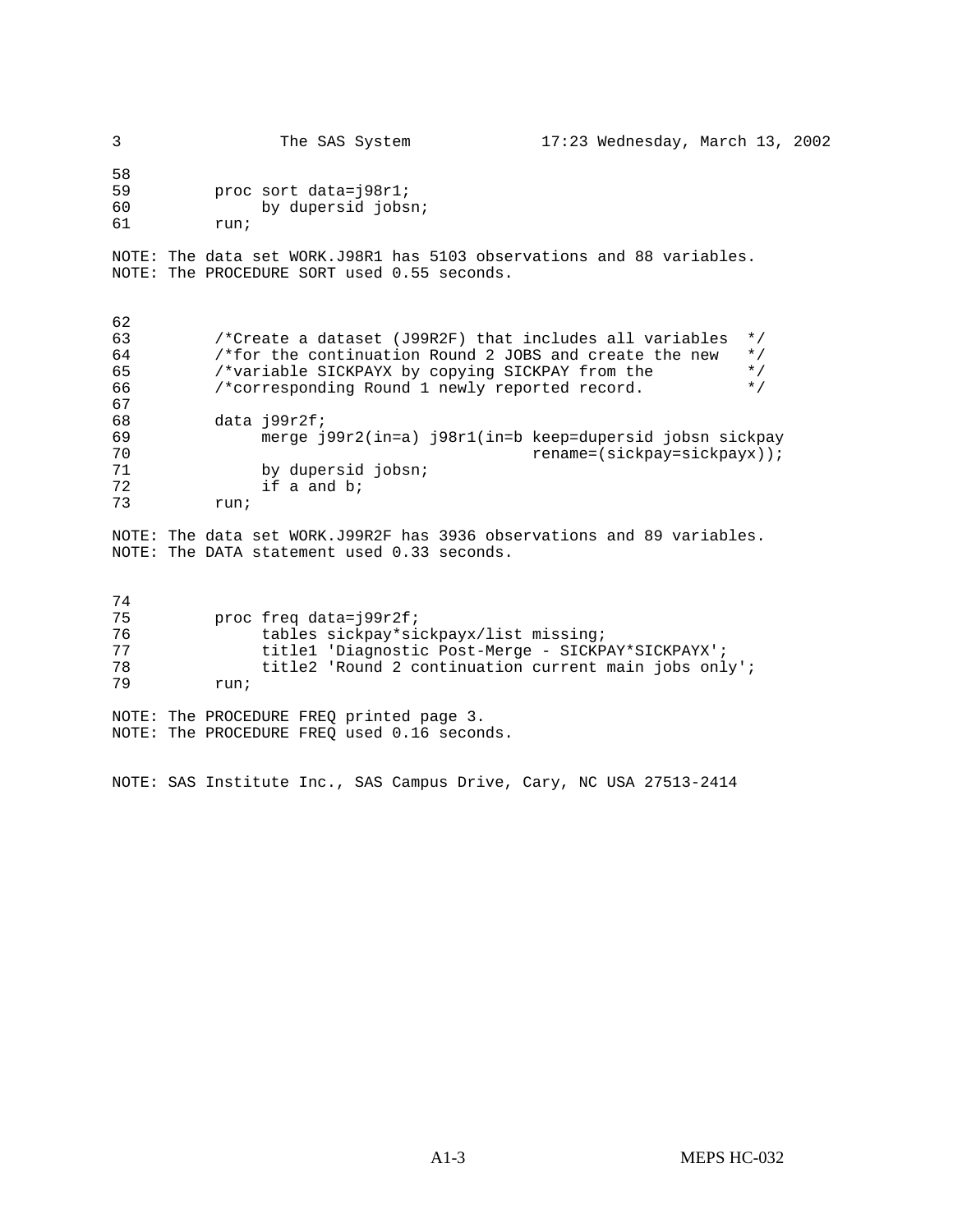| 2<br>65158013<br>$-1$<br>2<br>2<br>61032010<br>-1<br>3<br>62169017<br>2<br>-1<br>62169031<br>2<br>4<br>$-1$<br>2<br>62169048<br>5<br>$-1$<br>2<br>62169052<br>6<br>-1<br>60042014<br>7<br>2<br>$-1$<br>2<br>8<br>63662010<br>$-1$<br>2<br>9<br>61864017<br>-1<br>61864024<br>10<br>2<br>$-1$<br>2<br>64166011<br>11<br>$^{-1}$<br>2<br>12<br>60354013<br>$-1$<br>13<br>60398010<br>2<br>$-1$<br>2<br>14<br>60398027<br>$-1$<br>2<br>15<br>65113011<br>$-1$<br>16<br>65113028<br>2<br>$-1$<br>2<br>17<br>60944021<br>$-1$<br>18<br>62882011<br>2<br>-1<br>62882028<br>2<br>19<br>$-1$<br>20<br>2<br>-1 | <b>OBS</b> | <b>DUPERSID</b> | <b>RN</b> | <b>JOBSN</b> | <b>SUBTYPE</b> | STILLAT | SICKPAY |
|-------------------------------------------------------------------------------------------------------------------------------------------------------------------------------------------------------------------------------------------------------------------------------------------------------------------------------------------------------------------------------------------------------------------------------------------------------------------------------------------------------------------------------------------------------------------------------------------------------|------------|-----------------|-----------|--------------|----------------|---------|---------|
|                                                                                                                                                                                                                                                                                                                                                                                                                                                                                                                                                                                                       |            |                 |           |              |                |         |         |
|                                                                                                                                                                                                                                                                                                                                                                                                                                                                                                                                                                                                       |            |                 |           |              |                |         |         |
|                                                                                                                                                                                                                                                                                                                                                                                                                                                                                                                                                                                                       |            |                 |           |              |                |         |         |
|                                                                                                                                                                                                                                                                                                                                                                                                                                                                                                                                                                                                       |            |                 |           |              |                |         |         |
|                                                                                                                                                                                                                                                                                                                                                                                                                                                                                                                                                                                                       |            |                 |           |              |                |         |         |
|                                                                                                                                                                                                                                                                                                                                                                                                                                                                                                                                                                                                       |            |                 |           |              |                |         |         |
|                                                                                                                                                                                                                                                                                                                                                                                                                                                                                                                                                                                                       |            |                 |           |              |                |         |         |
|                                                                                                                                                                                                                                                                                                                                                                                                                                                                                                                                                                                                       |            |                 |           |              |                |         |         |
|                                                                                                                                                                                                                                                                                                                                                                                                                                                                                                                                                                                                       |            |                 |           |              |                |         |         |
|                                                                                                                                                                                                                                                                                                                                                                                                                                                                                                                                                                                                       |            |                 |           |              |                |         |         |
|                                                                                                                                                                                                                                                                                                                                                                                                                                                                                                                                                                                                       |            |                 |           |              |                |         |         |
|                                                                                                                                                                                                                                                                                                                                                                                                                                                                                                                                                                                                       |            |                 |           |              |                |         |         |
|                                                                                                                                                                                                                                                                                                                                                                                                                                                                                                                                                                                                       |            |                 |           |              |                |         |         |
|                                                                                                                                                                                                                                                                                                                                                                                                                                                                                                                                                                                                       |            |                 |           |              |                |         |         |
|                                                                                                                                                                                                                                                                                                                                                                                                                                                                                                                                                                                                       |            |                 |           |              |                |         |         |
|                                                                                                                                                                                                                                                                                                                                                                                                                                                                                                                                                                                                       |            |                 |           |              |                |         |         |
|                                                                                                                                                                                                                                                                                                                                                                                                                                                                                                                                                                                                       |            |                 |           |              |                |         |         |
|                                                                                                                                                                                                                                                                                                                                                                                                                                                                                                                                                                                                       |            |                 |           |              |                |         |         |
|                                                                                                                                                                                                                                                                                                                                                                                                                                                                                                                                                                                                       |            |                 |           |              |                |         |         |
|                                                                                                                                                                                                                                                                                                                                                                                                                                                                                                                                                                                                       |            | 63810017        |           |              |                |         |         |

#### Print Sample of Continuation Round 2 Records 1 17:23 Wednesday, March 13, 2002